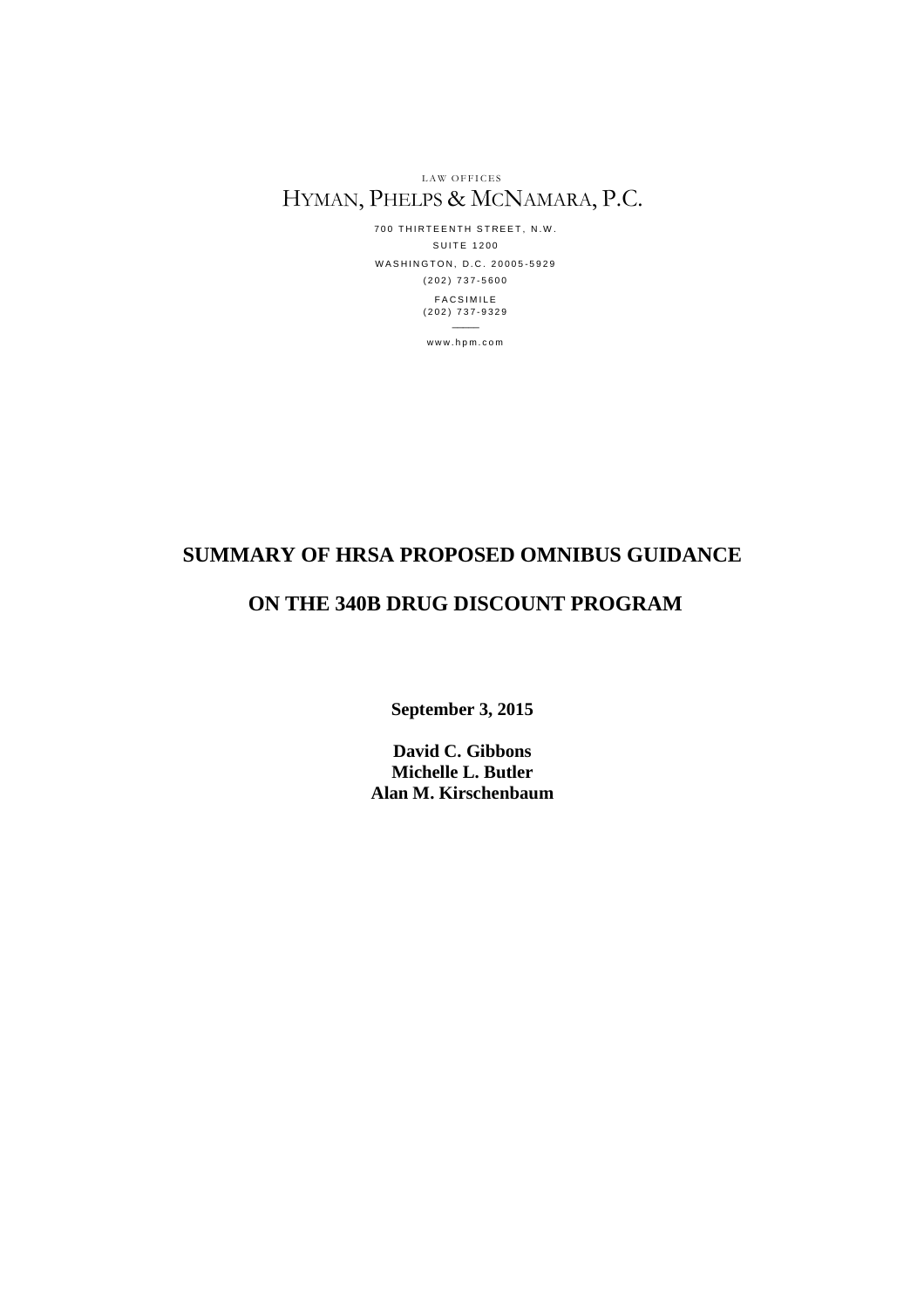# **Table of Contents**

| B. DRUGS ELIGIBLE FOR PURCHASE UNDER THE 340B PROGRAM 9 |  |
|---------------------------------------------------------|--|
|                                                         |  |
|                                                         |  |
|                                                         |  |
|                                                         |  |
|                                                         |  |
|                                                         |  |
|                                                         |  |
|                                                         |  |
|                                                         |  |
|                                                         |  |
|                                                         |  |
|                                                         |  |
| G. REBATE OPTION FOR AIDS DRUG ASSISTANCE PROGRAMS 20   |  |
|                                                         |  |
|                                                         |  |
|                                                         |  |
|                                                         |  |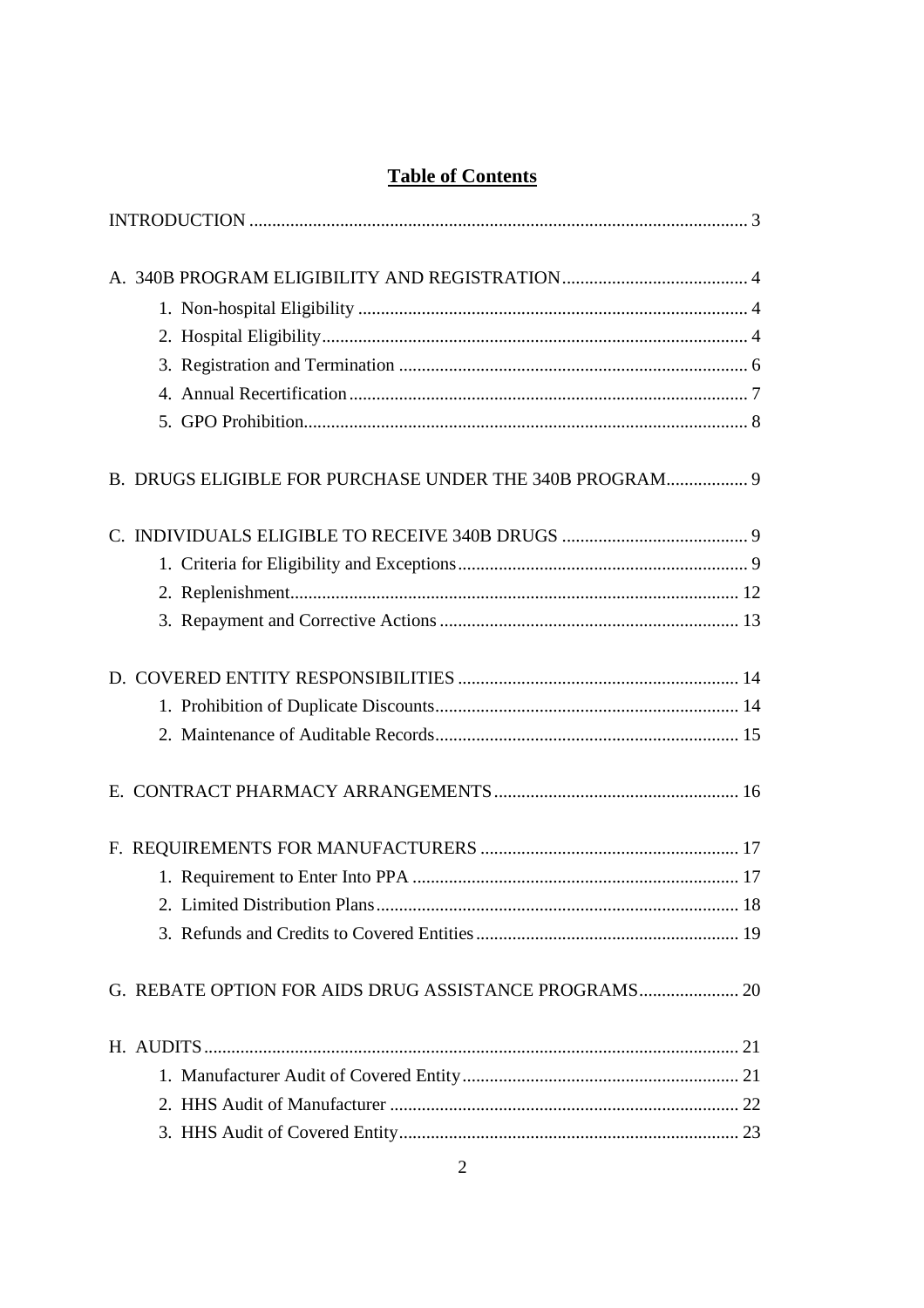# **SUMMARY OF HRSA PROPOSED OMNIBUS GUIDANCE**

## **ON THE 340B DRUG DISCOUNT PROGRAM**

#### **INTRODUCTION**

In the Federal Register of August 28, 2015, the Health Resources and Services Administration ("HRSA") of the Department of Health and Human Services ("HHS") published an omnibus guidance document to implement the 340B Drug Discount Program (the "Proposed Guidance").<sup>I</sup> This program, which was established in 1992 pursuant to Section 340B of the Public Health Service Act ("PHS Act"), $^2$  requires a manufacturer of covered outpatient drugs, as a condition of having its drugs be eligible for federal payment under Medicaid and Medicare Part B, to enter into a Pharmaceutical Pricing Agreement ("PPA") with HHS. Under the agreement, the manufacturer is obligated to charge no more than a statutorily defined ceiling price to certain types of purchasers (called "Covered Entities") designated in the statute. The categories of Covered Entities include certain types of specialized clinics that receive federal funding (e.g., HIV/AIDS clinics receiving funding under the Ryan White HIV/AIDS program, black lung clinics, and family planning clinics), and certain types of safety net hospitals as further discussed below. The ceiling price is calculated using pricing data submitted by manufacturers under the Medicaid Drug Rebate Program ("MDRP"), and is intended to provide Covered Entities a discounted price equivalent to that received by Medicaid under the MDRP.<sup>3</sup>

Since the inception of the 340B Program in 1992, HHS has implemented the program by issuing a series of guidances on various topics, typically after notice and comment. The new Proposed Guidance accomplishes the dual purpose of consolidating and updating the previous guidances, and implementing a number of program integrity mandates added to the 340B statute by the Patient Protection and Affordable Care Act in 2010 ("ACA"). The Proposed Guidance was initially intended to be issued as a regulation, but before publication, HRSA transformed it into a guidance following a federal district court ruling, in a case involving a related 340B regulation, that HRSA has statutory authority to issue regulations only in specific, narrowly defined areas.<sup>4</sup>

The Proposed Guidance provides HRSA's interpretation of the 340B statute, along with implementing policies, in a number of key areas:

- A. 340B Program eligibility and registration
- B. Drugs eligible for purchase under the 340B program

<sup>1</sup> 340B Drug Pricing Program Omnibus Guidance, 80 Fed. Reg. 52,300 (Aug. 28, 2015). 2

<sup>42</sup> U.S.C. § 256b, added by the Veterans Health Care Act of 1992 , Pub. L. 102-585, § 602, 106 Stat. 4943. 3 Id. § 256b(a)(2).

<sup>4</sup> Pharm. Research and Mfrs. of Am. v. Dep't of Health and Human Servs., 43 F. Supp. 3d 28 (D.D.C. 2014).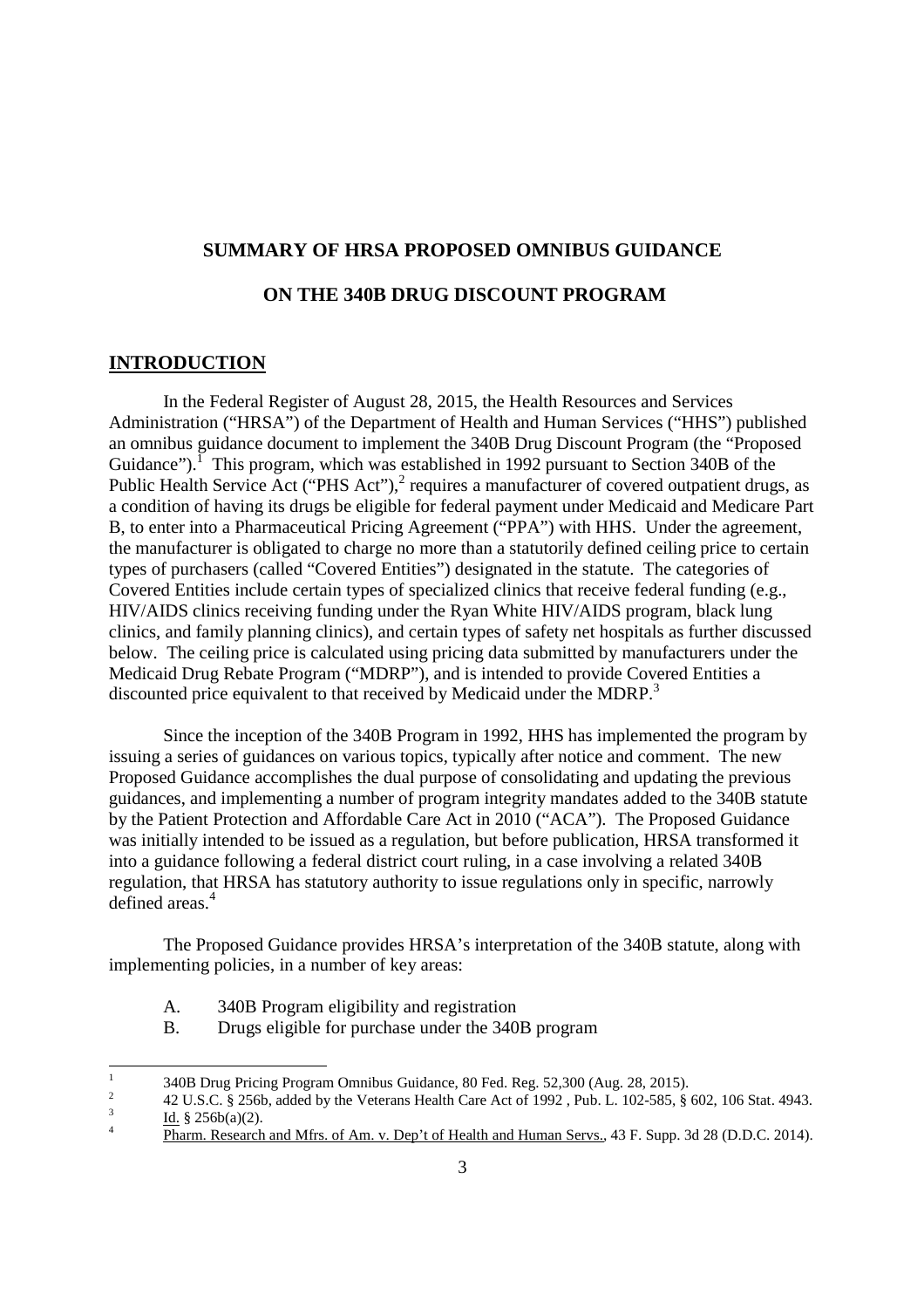- C. Individuals eligible to receive 340B drugs
- D. Covered Entity responsibilities
- E. Contract pharmacy arrangements
- F. Manufacturer responsibilities
- G. Rebate option for AIDS Drug Assistance Programs ("ADAPs")
- H. HHS audits of Covered Entities and manufacturers, and manufacturer audits of Covered Entities

This memorandum summarizes HRSA's guidance in each of these areas, following the organization of the Proposed Guidance. Comments on the Proposed Guidance must be submitted on or before October 27, 2015.

# **A. 340B PROGRAM ELIGIBILITY AND REGISTRATION**

Part A of the Proposed Guidance concerns eligibility and registration of Covered Entities for the 340B Program. The Proposed Guidance describes the eligibility and registration requirements for two categories of Covered Entities: non-hospital and hospital Covered Entities.<sup>5</sup>

#### 1. Non-hospital Eligibility

Non-hospital Covered Entities include those entities that receive a qualifying federal grant, contract, designation, or project as set forth in section 340B(a)(4)(A)-(K) of the PHS Act. In addition to these entities directly eligible by virtue of federal funds or obligations, the Proposed Guidance would provide eligibility for "associated sites," also referred to as "child sites." HRSA explains in the preamble that child sites are "associated health care delivery sites located at a different address[es]" and are eligible if the non-hospital Covered Entity, referred to as the "parent site," registers the child site and "provides information demonstrating that each site is performing services under the main qualifying grant, contract, designation, or project."<sup>6</sup> HRSA further explains that child sites or other sub-recipients of federal grants can obtain their own 340B identification number (separate from the parent site) if they "provide information demonstrating their receipt of eligible Federal funds, or in-kind contributions purchased with eligible Federal funds, as well as the grant number under which they receive those funds."<sup>7</sup>

Under the Proposed Guidance, non-hospital Covered Entities and child sites could lose eligibility in a number of ways. First, both parent and child sites may lose eligibility if the parent site closes or loses the qualifying grant, contract, designation, or project. A child site may also lose eligibility if it no longer qualifies under the parent site's grant, contract, designation, or project. A child site associated with multiple Covered Entities remains eligible only for those Covered Entities that remain eligible to participate in the 340B Program.<sup>8</sup>

<sup>5</sup> 80 Fed. Reg. at 52,316. 6

Id. at 52,301.

<sup>7</sup> Id.

<sup>8</sup> Id.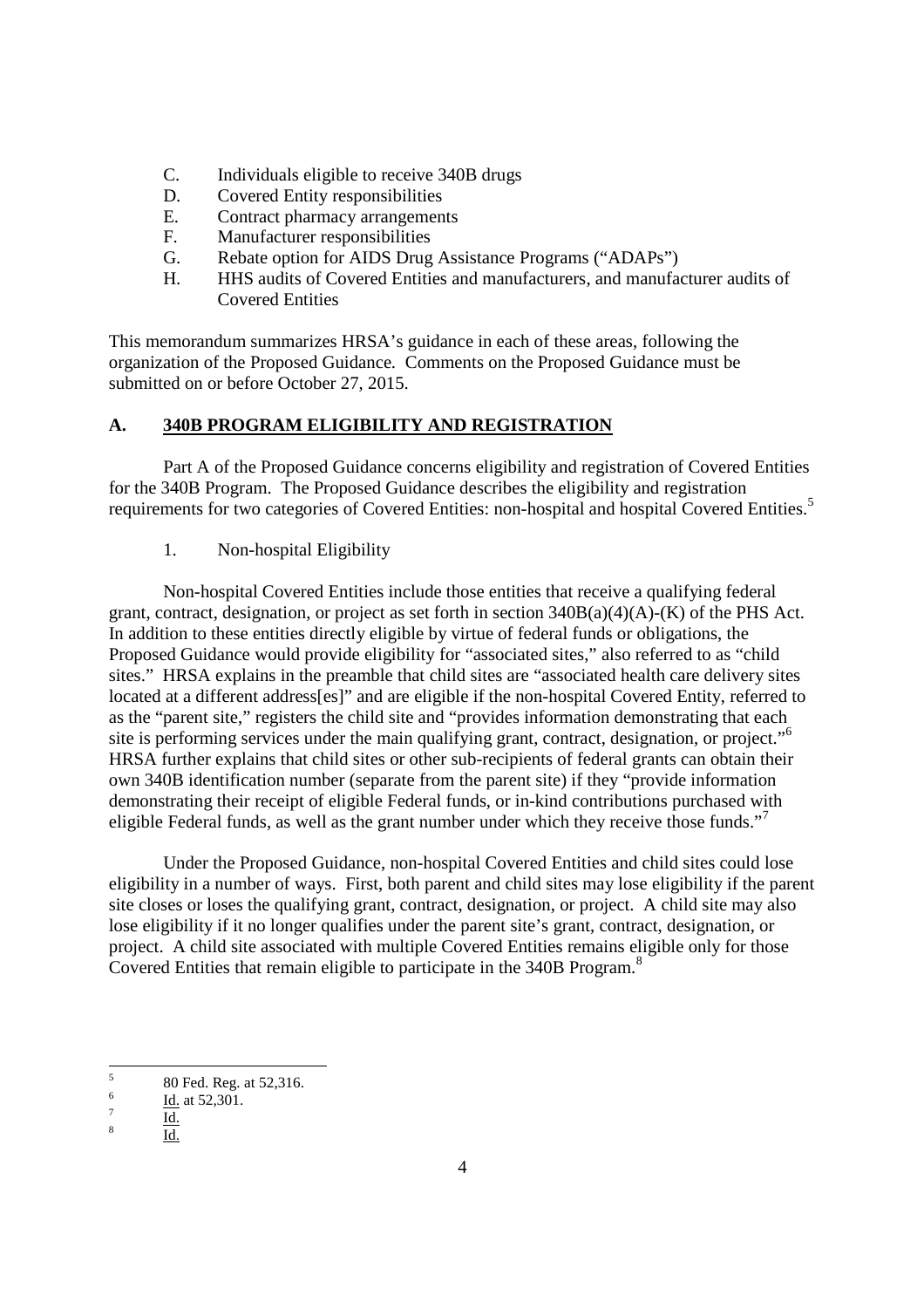#### 2. Hospital Eligibility

Covered Entities include six types of hospitals: children's hospitals and free-standing cancer hospitals excluded from the Medicare prospective payment system, disproportionate share hospitals ("DSHs"), critical access hospitals ("CAHs"), rural referral centers, and sole community hospitals. All six types of hospitals must meet the requirement that they be government-owned or -operated, be granted governmental powers, or be under contract with a state or local government. All but CAHs must also meet a disproportionate share requirement.<sup>9</sup>

*Government Nexus:* The Proposed Guidance provides additional detail regarding hospitals that are government-owned or -operated, granted governmental powers, or are under contract with a state or local government. Under the Proposed Guidance, government-owned or -operated would mean that the hospital is either wholly owned by a state or local government and is recognized as such in its Internal Revenue Service filings, or a state or local government is the "sole operating authority" of the hospital. $^{10}$ 

The PHS Act requires that a hospital granted governmental powers must be formally granted governmental powers by a unit of a state or local government.<sup>11</sup> In order for a hospital to meet this requirement, the Proposed Guidance would require that a state or local government must formally delegate to the hospital a power usually exercised by the state or local government and must then certify to this delegation of power to HHS. The preamble explains that such powers may include, for example, the power to tax, issue government bonds, or act on the government's behalf, but the mere power to undertake acts within the scope of a government license (e.g., practice medicine or provide health care services) is not sufficient.<sup>12</sup> The Proposed Guidance also stipulates that this delegation of governmental power must be granted through: (1) regulation; (2) contract; (3) creation of a public corporation; or (4) "development of a hospital authority or district to provide health care services to the community on behalf of the government."<sup>13</sup>

To be eligible as a hospital under contract with a state or local government, the hospital would have to provide a signed certification from the hospital's 340B authorizing official, as well as the appropriate government official (e.g., governor, county executive, mayor, or other official authorized to enter into binding agreements for the government) indicating that a contract is in place between the hospital and government to provide services to low-income individuals not otherwise qualified to receive services paid by Medicare or Medicaid.<sup>14</sup>

*Disproportionate Share Percentage:* Under the PHS Act, five of the six types of Covered Entity hospitals -- DSHs, children's hospitals, free-standing cancer hospitals, rural referral centers, and sole community hospitals -- must meet a specified disproportionate share

<sup>9</sup> 42 U.S.C. § 256b(a)(4).

<sup>10 80</sup> Fed. Reg. at 52,317.

<sup>&</sup>lt;sup>11</sup> 42 U.S.C.  $\frac{256b(a)(4)(L)(i)}{2}$ .

<sup>&</sup>lt;sup>12</sup> 80 Fed. Reg. at 52,301.

 $\frac{13}{14}$  Id. at 52,317.

Id.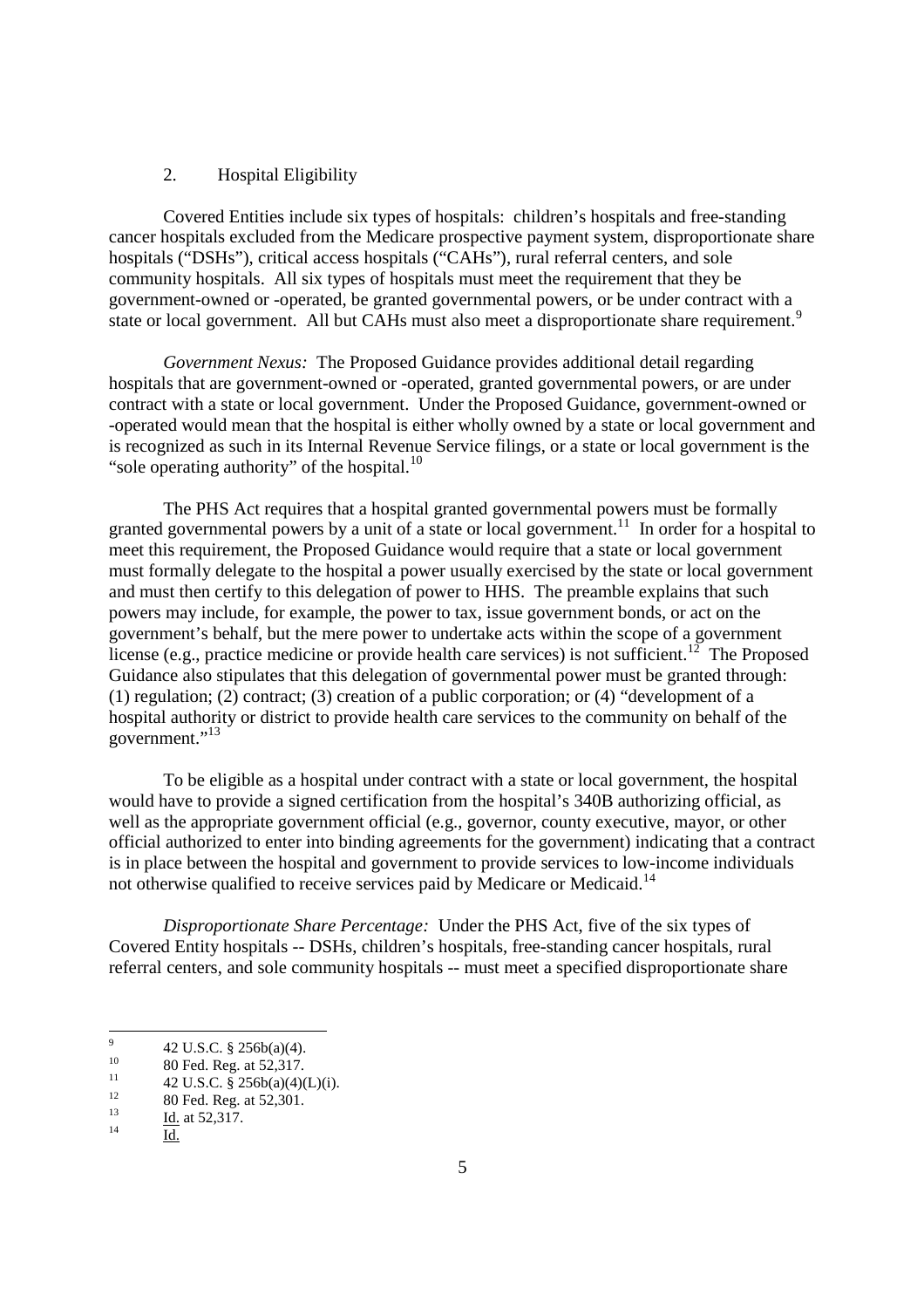adjustment percentage.<sup>15</sup> The Proposed Guidance indicates that HHS would review a hospital's most recently filed Medicare cost report to confirm compliance with the disproportionate share adjustment percentage. For a children's hospital not required to file a Medicare cost report, the hospital would provide a statement from a qualified independent auditor that it would otherwise meet the required percentage.<sup>16</sup>

A hospital Covered Entity with off-site outpatient facilities would be able to purchase and use covered outpatient drugs for its eligible patients if such facilities are listed on the hospital's Medicare cost report on a separate line for Medicare reimbursement and if the Covered Entity demonstrates that the services provided have associated Medicare costs and charges. If a children's hospital Covered Entity's off-site outpatient facilities do not file a Medicare cost report, the hospital would have to certify that the facility is: (1) an integral part of the children's hospital whose patients are otherwise eligible under the statute and Proposed Guidance; and (2) would otherwise be listed on the Medicare cost report if filed.<sup>17</sup>

*Loss of Eligibility:* A hospital Covered Entity would lose eligibility upon closing or a change of ownership or contract status that results in the Covered Entity's failure to meet the 340B Program eligibility requirements.<sup>18</sup> For example, a hospital Covered Entity would become ineligible if its contract with a state or local government expired or was terminated. A hospital that is subject to a minimum disproportionate share adjustment percentage would lose eligibility immediately upon submitting a Medicare cost report showing that it no longer meets the required percentage. Also, a hospital subject to the group purchasing organization ("GPO") prohibition (see Section A.5, below) would lose eligibility immediately upon use of a GPO to purchase covered outpatient drugs.<sup>19</sup>

In addition, a registered child site would lose eligibility: (1) immediately upon closing, sale, or transfer of the facility; (2) upon filing a Medicare cost report indicating that the site is not listed as reimbursable, or the services no longer have associated outpatient costs and charges reimbursed by Medicare; or (3) immediately upon use of a GPO for covered outpatient drugs (for child sites subject to the GPO prohibition).<sup>20</sup> The preamble explains that child sites could lose eligibility separately from a parent site, but all child sites would immediately lose eligibility to purchase covered outpatient drugs upon the parent site becoming ineligible.<sup>2</sup>

3. Registration and Termination

Under the Proposed Guidance, a Covered Entity's eligibility to purchase covered outpatient drugs would continue to be conditioned on registration in the 340B Covered Entity database, as

<sup>&</sup>lt;sup>15</sup> 42 U.S.C. § 256b(a)(4)(L)(ii), (M)-(O). By statute, the percentage for DSHs, free-standing cancer hospitals, and children's hospitals is 11.75 percent, and the percentage for rural referral centers and sole community hospitals is 8 percent.

 $^{16}$  80 Fed. Reg. at 52,317.

 $\frac{17}{18}$  <u>Id.</u>

 $\frac{18}{19}$  Id. at 52,318.

 $\frac{19}{20}$  Id. at 52,303.

 $\frac{20}{21}$  Id. at 52,318.

Id. at 52,302-03.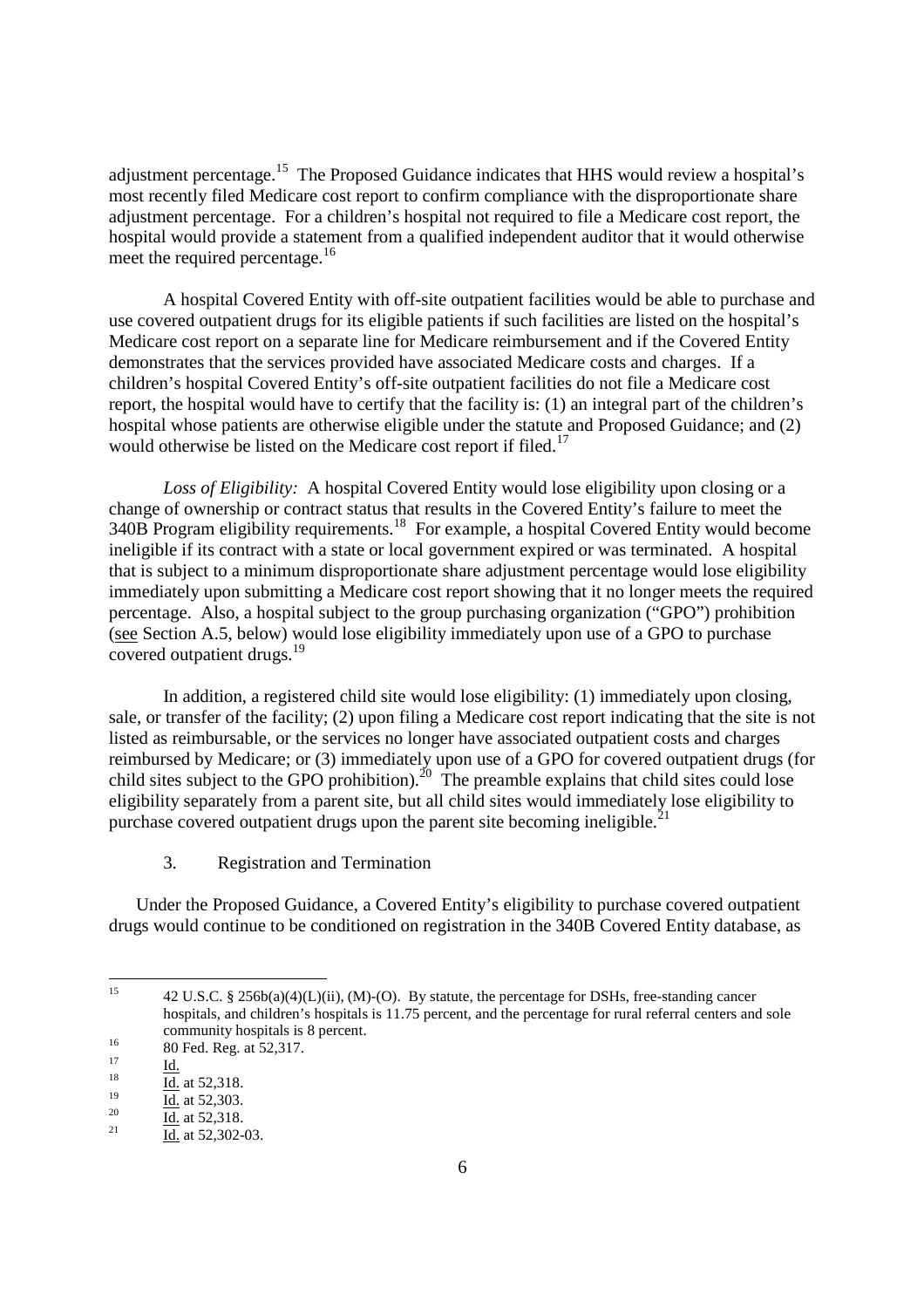is currently the case.<sup>22</sup> The database facilitates manufacturers' verification of a Covered Entity's eligibility to purchase covered outpatient drugs. Covered Entities may only register quarterly, during specified registration periods. Registration would be made by an authorized official of the entity, such as a chief executive officer, chief operating officer, chief financial officer, or other employee who is authorized to legally bind the entity. This authorized official would also attest that the Covered Entity meets the eligibility criteria and that it is able to comply with the 340B Program requirements.<sup>23</sup>

Only entity types that are identified in the 340B statute could register, and larger entities that contain Covered Entities would not be eligible to participate in the 340B Program. For example, if a hemophilia treatment center ("HTC"), an eligible Covered Entity, is part of a hospital that is not otherwise eligible independently from the HTC, the HTC would be registered, but not the hospital. As another example, the inclusion of a Covered Entity within an accountable care organization ("ACO") does not make the entire ACO eligible to purchase covered outpatient drugs. <sup>24</sup>

Covered Entities would be required to regularly review and update the information contained in the 340B database. If a parent site, child site, or contract pharmacy lost its eligibility to participate in the 340B Program, the Covered Entity would be required to immediately notify HHS and stop purchasing 340B Drugs. The Covered Entity would be liable to the manufacturer for repaying the 340B discount on drugs purchased by any parent or child site or any contract pharmacy when the Covered Entity was ineligible to purchase covered outpatient drugs.<sup>25</sup>

A Covered Entity that lost eligibility and was removed from the 340B database would be able to re-register during the next regular enrollment period after successfully demonstrating to HHS that it will comply with the 340B Program requirements and that it is in the process of repaying applicable 340B discounts to manufacturers.<sup>26</sup>

#### 4. Annual Recertification

A Covered Entity would be required to annually recertify that it, any child sites, and any contract pharmacy arrangements meet eligibility and compliance requirements of the 340B Program. Failure to attest to eligibility and compliance with the 340B requirements would result in termination from the Program.<sup>27</sup> A Covered Entity that voluntarily terminated its enrollment in the 340B Program would have to provide an explanation and documentation that includes the timing of the termination and the date the Covered Entity has stopped or plans to stop purchasing and using covered outpatient drugs.<sup>28</sup>

 $\frac{22}{23}$  Id. at 52,318.

 $\frac{23}{24}$  Id.

 $\frac{24}{25}$  Id. at 52,303.

 $\frac{25}{26}$  80 Fed. Reg. at 52,318.

 $rac{26}{27}$  Id.

 $\frac{27}{28}$  Id.

 $\overline{Id}$ . at 52,304.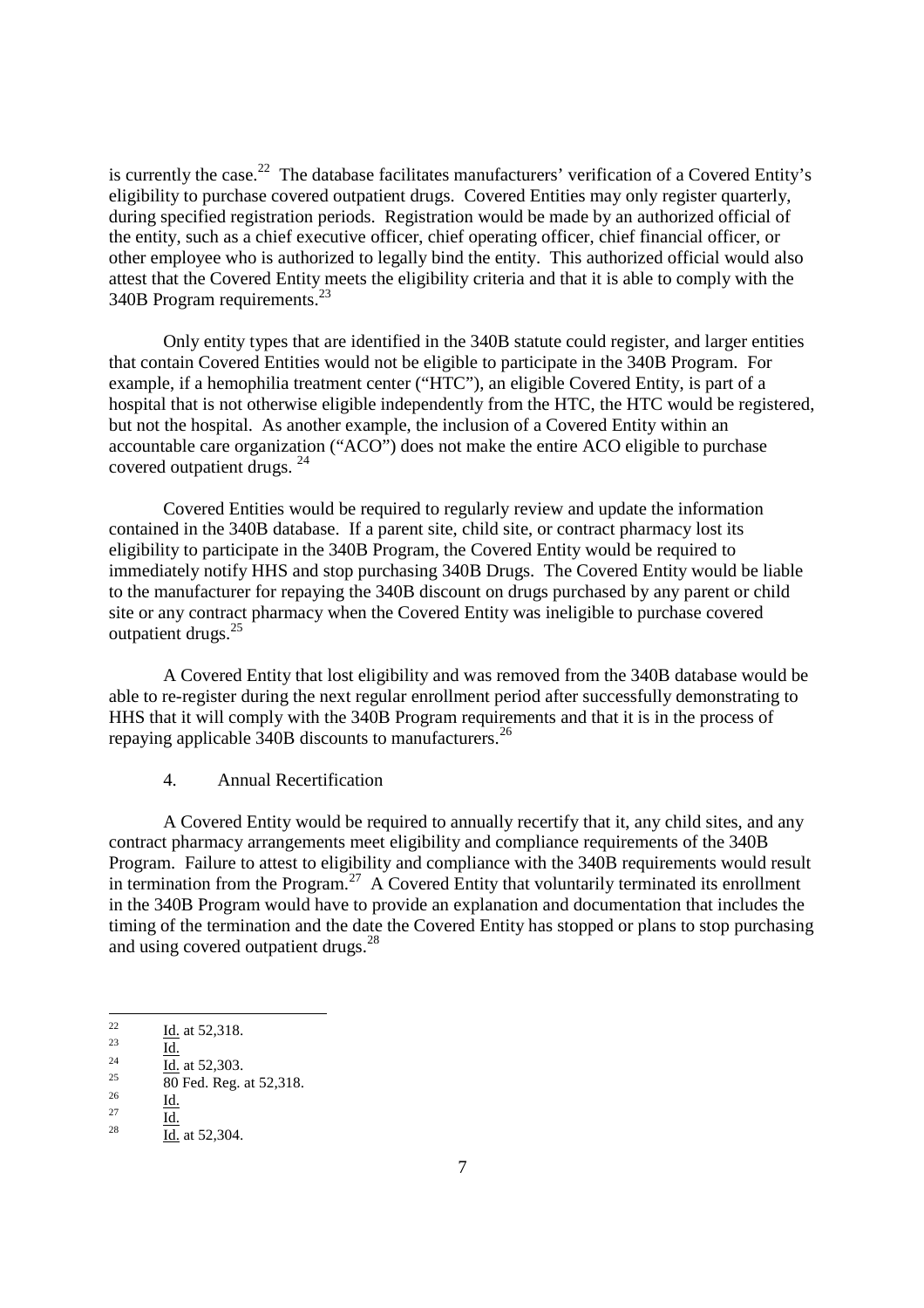#### 5. GPO Prohibition

DSHs, children's hospitals, and free-standing cancer hospitals are prohibited by statute from obtaining covered outpatient drugs through a GPO.<sup>29</sup> However, the preamble makes clear that this does not prohibit such hospitals from obtaining inpatient drugs or non-covered outpatient drugs through a GPO.<sup>30</sup> There are a number of exceptions to the GPO prohibition, including:

- An off-site outpatient clinic of a hospital Covered Entity if such clinic is located at a separate physical address from the parent site, does not participate in the 340B Program and is not listed in the 340B database, and purchases drugs through a separate account from the parent site;
- A drug purchased through a GPO that was provided to an inpatient who, upon subsequent review, is designated as an outpatient for payment purposes; and
- A hospital that can only obtain a covered outpatient drug through a GPO. In this case, the hospital must document its attempts to purchase the drug at the 340B price and report the circumstances to HHS.<sup>31</sup>

HRSA recognizes that many hospital Covered Entities use "replenishment models" where covered outpatient drugs are purchased to replenish prior dispensings to 340B-eligible patients. Under the Proposed Guidance, hospital pharmacies would be required to account for dispensed drugs for inventory replenishment as inpatient, outpatient 340B-eligible, or outpatient noncovered outpatient drugs. Covered Entities would be required to maintain adequate records demonstrating that the methods used in replenishment models maintain the Covered Entity's compliance with the GPO prohibition. $32$ 

Compliance with the GPO prohibition is a condition of eligibility. Thus, a Covered Entity that does not maintain compliance would be ineligible to participate in the 340B Program and would be removed from the list of eligible Covered Entities, pending a notice and hearing process. However, the Proposed Guidance indicates that if a Covered Entity can demonstrate that a violation of the GPO prohibition is an isolated error, the Covered Entity may be allowed to continue participation in the 340B Program under a corrective action plan. A Covered Entity that has violated the GPO prohibition would be required to offer to repay 340B discounts to affected manufacturers for any covered outpatient drug purchase made after the date of the first GPO prohibition violation. Furthermore, GPO prohibition violations occurring at a parent site, such that the parent site is removed from the 340B Program, would result in all child sites being removed from the 340B Program as well. However, if the GPO prohibition violation can be limited to certain child sites, the Proposed Guidance would require only those child sites where the violation occurred to be removed.<sup>33</sup> The effect of GPO violations on removal of select child sites would only be limited if the child site has auditable records that show that (1) the child site is located in a building separate from the parent site and other child sites; and (2) all drug

<sup>&</sup>lt;sup>29</sup> 42 U.S.C. § 256b(a)(4)(L)(iii).<br><sup>30</sup> 90 F. J. P. (52,304)

 $\frac{30}{31}$  80 Fed. Reg. at 52,304.

 $\frac{31}{32}$  Id. at 52,318.

 $\frac{32}{33}$  Id. at 52,318-19.

Id.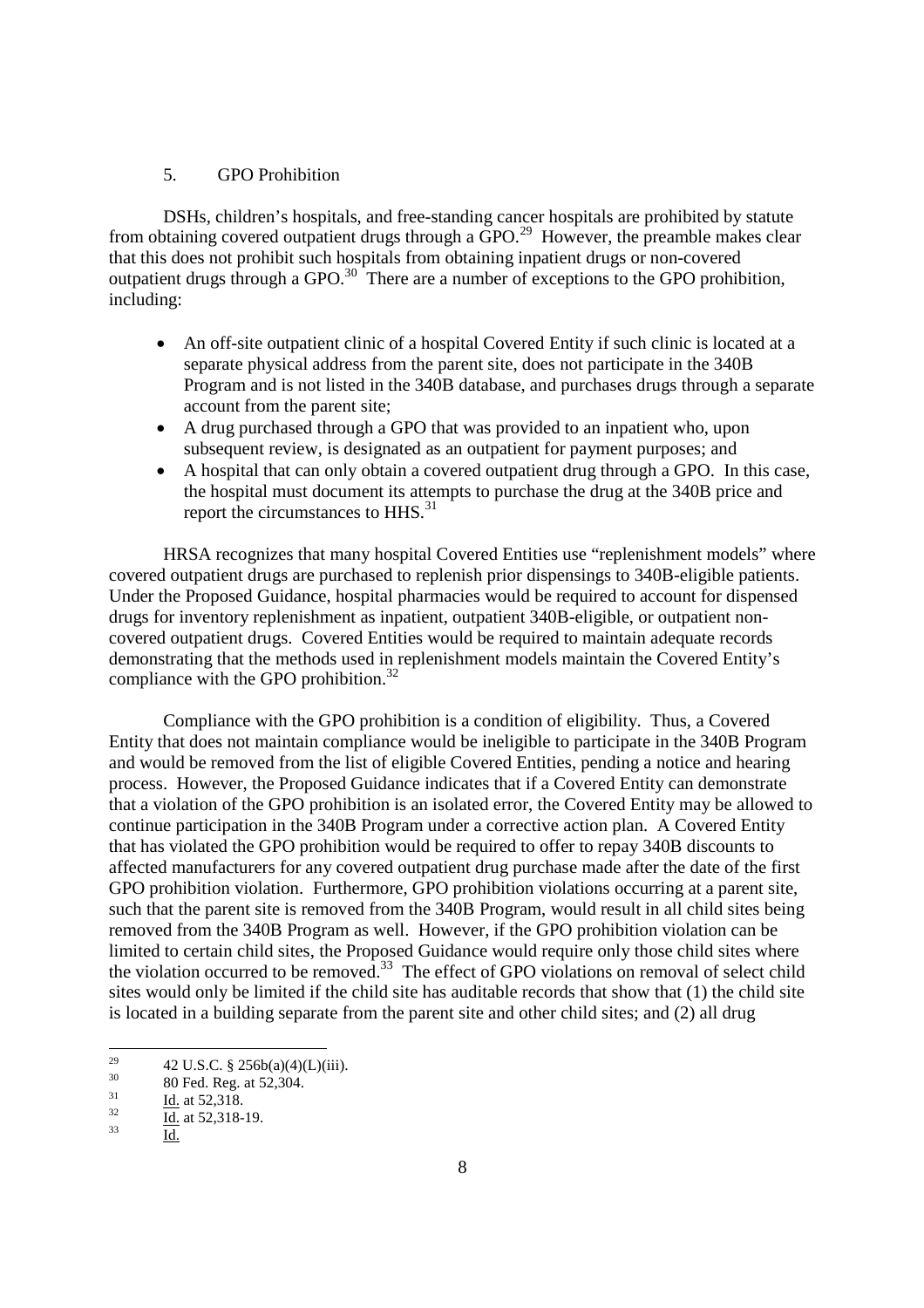purchasing for each site uses separate purchase accounts.<sup>34</sup>

A Covered Entity would be allowed to re-register following GPO violations upon demonstrating to HHS that it will comply with the GPO prohibition and that it is in the process of repaying applicable 340B discounts to manufacturers.<sup>35</sup>

# **B. DRUGS ELIGIBLE FOR PURCHASE UNDER THE 340B PROGRAM**

Covered outpatient drugs in the 340B Program have the same definition as in the Medicaid Rebate statute.<sup>36</sup> This definition is limited by excluding any drug, biological product, or insulin that is "provided as part of, or as incident to and in the same setting as" certain services (e.g., inpatient or outpatient hospital services; physicians' services; nursing facility services) and for which payment is made under a state Medicaid program as "part of payment for the [service] and not as direct reimbursement for the drug."<sup>37</sup> HRSA clarifies in the preamble that this "incident to" exclusion only applies when the drug is "bundled for payment under Medicaid as part of a service in the settings described in the limiting definition." In contrast, drugs provided in the outpatient setting billed to a third-party payor or directly billed to Medicaid are eligible for purchase under the 340B Program.<sup>38</sup>

# **C. INDIVIDUALS ELIGIBLE TO RECEIVE 340B DRUGS**

# 1. Criteria for Eligibility and Exceptions

In this section of the Proposed Guidance, HRSA provides criteria to identify patients of a Covered Entity that are eligible to receive 340B covered drugs. This is important because section 340B(a)(5)(B) of the PHS Act prohibits Covered Entities from reselling or transferring drugs purchased under the 340B Program to individuals who are not patients of the Covered Entity (generally referred to as diversion).<sup>39</sup> The prior guidance pertaining to the definition of a patient was less specific. HRSA states in the preamble to the Proposed Guidance that the proposed criteria were "informed by 340B program audits, through which HHS has learned more about how the definition of patient is applied in different health care settings."<sup>40</sup>

a. Proposed Criteria

The proposed criteria for being a patient of a Covered Entity (on a prescription-byprescription or order-by-order basis) are as follows: $41$ 

 $rac{35}{36}$  Id.

 $\frac{34}{35}$  Id. at 52, 319.

 $\frac{36}{37}$  See 42 U.S.C. 1396r–8(k)(2)-(3).

 $rac{37}{38}$  See id. § 1396r-8(k)(3).

 $\frac{38}{39}$  80 Fed. Reg. at 52,306.

 $^{39}$  42 U.S.C. § 256b(a)(5)(B).

<sup>&</sup>lt;sup>40</sup> 80 Fed. Reg. at 52,306.

Id. at 52,319.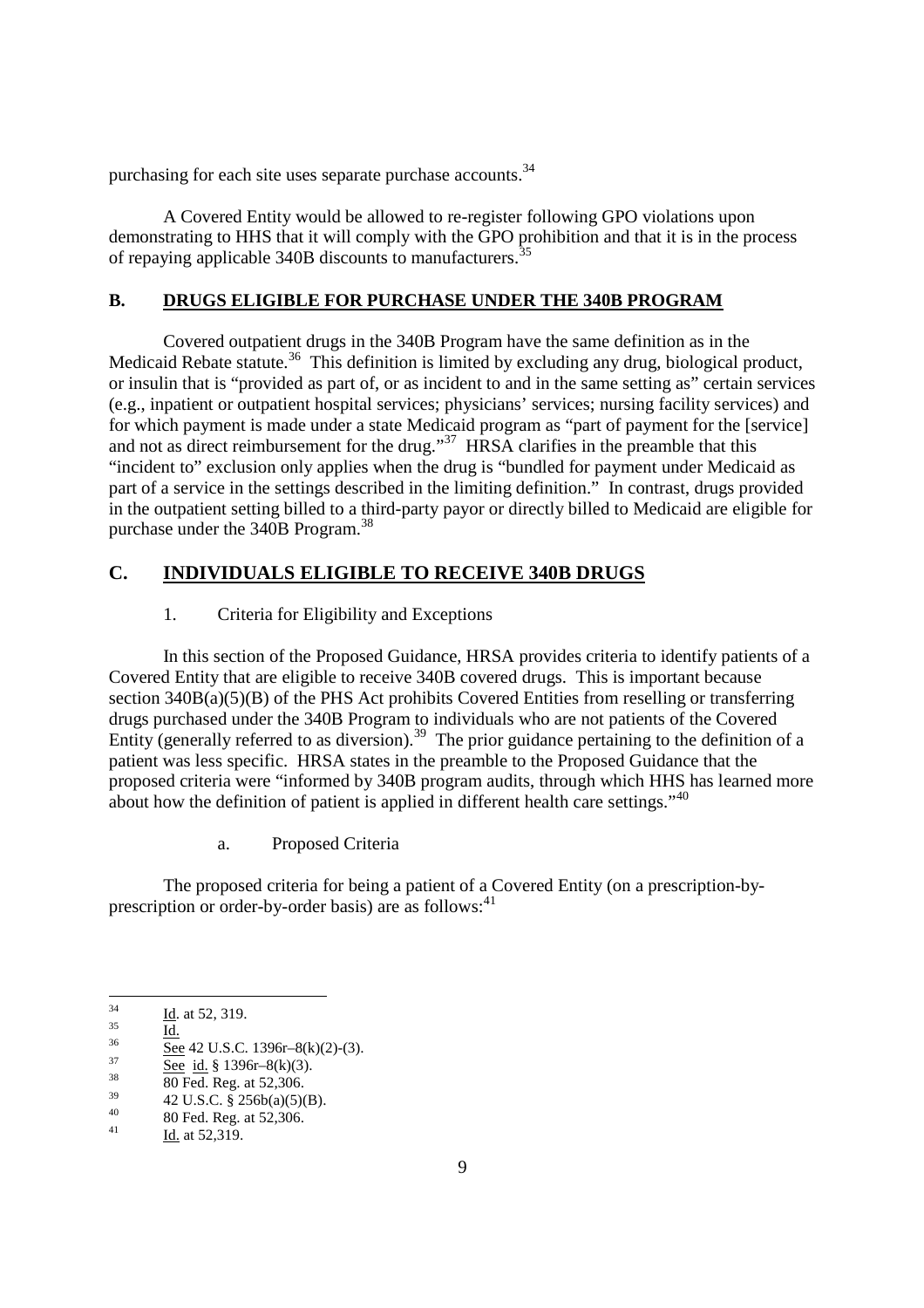1) The individual receives a health care service at a Covered Entity site which is registered for the 340B Program and listed on the public 340B database.

In the preamble, HRSA clarifies that it interprets this criterion to mean that an individual would not be considered a patient under the following circumstances:

- The individual sees a physician in his or her private practice that is not listed in the public 340B database or any other non-340B site, even if it is follow-up to care at a registered site.
- The individual's health care is provided by another health care organization that has an affiliation arrangement with the Covered Entity, even if the Covered Entity has access to the affiliated organization's records.

The use of telemedicine would not preclude an individual from being considered a patient, so long as the practice is authorized by relevant laws and the drug purchase otherwise complies with the  $340B$  Program.<sup>42</sup>

> 2) The individual receives a health care service from a health care provider employed by the Covered Entity or who is an independent contractor of the Covered Entity such that the Covered Entity may bill for services on behalf of the provider.

In the preamble, HRSA provides the following examples of Covered Entity-provider relationships that would meet this criterion:

- Faculty practice arrangements.
- Established residency, internship, locum tenens, and volunteer health care provider programs.

However, a physician having privileges or credentials at a Covered Entity would not be sufficient to demonstrate that an individual treated by that physician is a patient of the Covered Entity. Similarly, a referral to an outside provider from a Covered Entity does not render an individual a patient of the Covered Entity for purposes of any prescriptions received from the outside provider.<sup>43</sup>

<sup>&</sup>lt;sup>42</sup> Id. at 52,306.

 $\overline{Id}$ . at 52,306-07.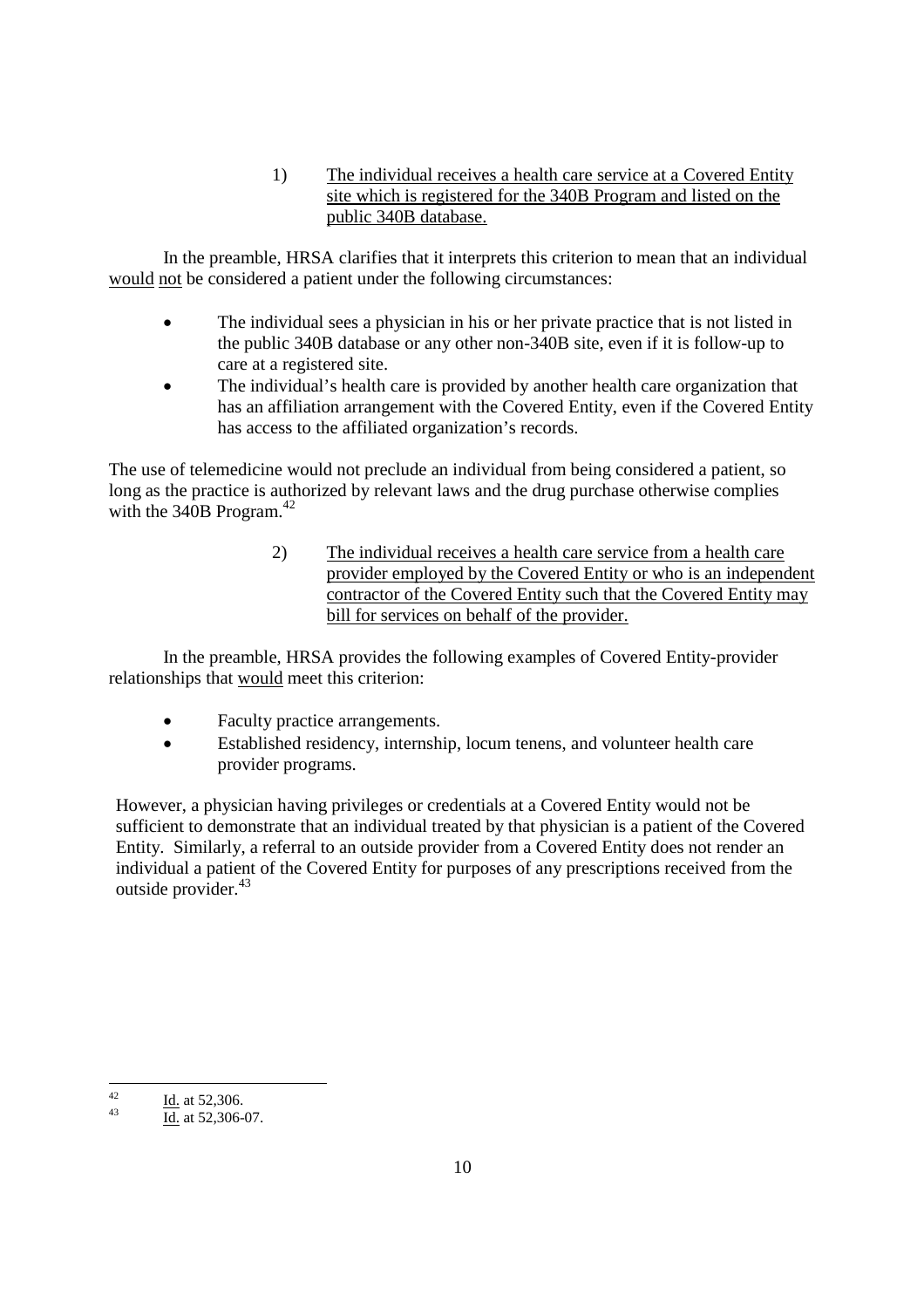3) An individual receives a drug that is ordered or prescribed by the Covered Entity provider as a result of the service described in (2). An individual will not be considered a patient of the Covered Entity if the only health care received by the individual from the Covered Entity is the infusion of a drug or the dispensing of a drug.

The preamble clarifies that the use of telemedicine, telepharmacy, remote, and other health care service arrangements are permitted, as long as the practices are authorized by relevant laws<sup>44</sup>

> 4) The individual receives a health care service that is consistent with the Covered Entity's scope of grant, project, or contract.

To illustrate this criterion, the preamble provides the following examples:

- The scope of eligibility for a child site of a Covered Entity must be consistent with the health care services delegated to the child site (e.g., if the scope of grant to a child site of a federally qualified health center is limited to treating pediatric individuals, then only individuals receiving pediatric care as specified in the scope of grant would be eligible to receive 340B covered drugs).
- A hospital that is enrolled in the 340B Program on the basis of a grant, project, or contract (e.g., a family planning grant) cannot access 340B drugs for patients receiving care outside of the facilities or outside the scope of the family planning project; however, if the hospital is registered as one of the hospital Covered Entity categories would not be subject to such a limitation. <sup>45</sup>
	- 5) The individual is classified as an outpatient when the drug is ordered or prescribed.

Under the Proposed Guidance, The patient's classification status is determined by how the services for the patient are billed to the insurer (e.g., Medicare, Medicaid, private insurance). An individual who is self-pay, uninsured, or whose cost of care is covered by the Covered Entity will be considered a patient if the Covered Entity has clearly defined policies and procedures that it follows to classify such individuals consistently. The preamble states that, as section 340B(a)(1) of the PHS Act established the 340B Program as a drug discount program for Covered Entities furnishing covered outpatient drugs, "an individual cannot be considered a patient of the entity furnishing covered outpatient drugs if his or her care is classified as inpatient." The preamble further states that "[a]n individual is considered a patient if his or her health care service is billed as outpatient to the patient's insurance or third party payor."<sup>46</sup> By tying the determination to billing records, it appears that HRSA is trying to establish a system that results in auditable records to protect against diversion.

 $\frac{44}{14}$  Id. at 52,307.

 $\frac{45}{46}$  Id.

Id.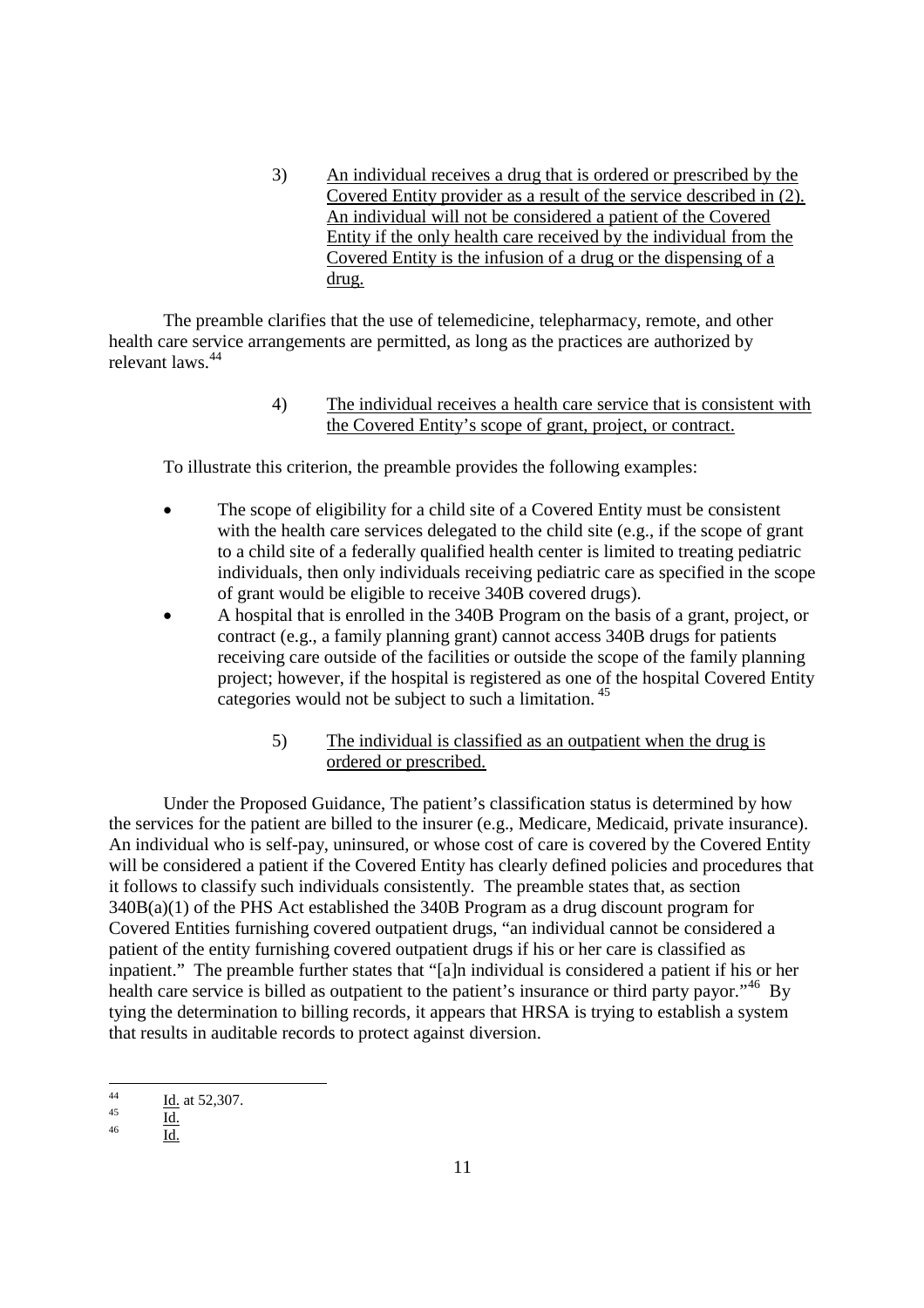6) The individual has a relationship with the Covered Entity such that the Covered Entity maintains access to auditable health care records which demonstrate that the Covered Entity has a providerto-patient relationship, that the responsibility for care is with the Covered Entity, and that each element of the patient definition is met for each 340B drug.

Under this criterion, the preamble emphasizes "that the Covered Entity retains responsibility for care that results in every 340B drug ordered, dispensed, or prescribed to an individual."<sup>47</sup>

#### b. Exceptions

The Proposed Guidance makes clear, consistent with long-standing practice, that individuals enrolled in an ADAP will be considered a patient of the Covered Entity for purposes of this definition.<sup>48</sup> The guidance also proposes to provide an exception so that Covered Entities can temporarily follow alternate patient eligibility criteria (with auditable records documenting the alternate criteria and the dates for which those criteria are in effect) in the event of a public health emergency declared by the Secretary.<sup>49</sup>

## 2. Replenishment

In the preamble, HRSA acknowledges that Covered Entities may use replenishment models to manage drug inventory, including  $340B$  drugs.<sup>50</sup> In such a model, a Covered Entity may provide health care services to many different types of patients (e.g., inpatients, 340Beligible outpatients, and other outpatients), tally the drugs dispensed to each type of patient, including through the use of accumulator software, and then replenish the drugs by ordering from the appropriate accounts. The Proposed Guidance states that such models are acceptable and do not violate the statutory prohibition on diversion if they "only order 340B drugs based on actual prior usage for eligible patients of that Covered Entity as defined by this guidance."<sup>51</sup> The preamble clarifies that each 340B order should be supported by auditable records demonstrating prior receipt of that drug by a 340B-eligible patient. The preamble also states that a violation of the diversion prohibition can occur if a Covered Entity improperly accumulates or tallies 340B drug inventory, or if the recorded number of 340B drugs does not match the actual number in inventory, if the Covered Entity maintains a virtual or separate physical inventory. HRSA acknowledges in the preamble that manufacturers and Covered Entities often work together to identify and correct errors through a credit and rebill process and encourages continued use of this practice, which requires frequent monitoring of compliance by the Covered Entity.<sup>52</sup>

- $\frac{1}{\text{Id.}}$  at 52,319.
- $\frac{50}{51}$  Id. at 52,308.
- $\frac{51}{52}$  Id. at 52,319.
- <sup>52</sup> Id. at 52,308.

 $\frac{47}{48}$  Id.

<sup>&</sup>lt;sup>48</sup> Id. at 52,318.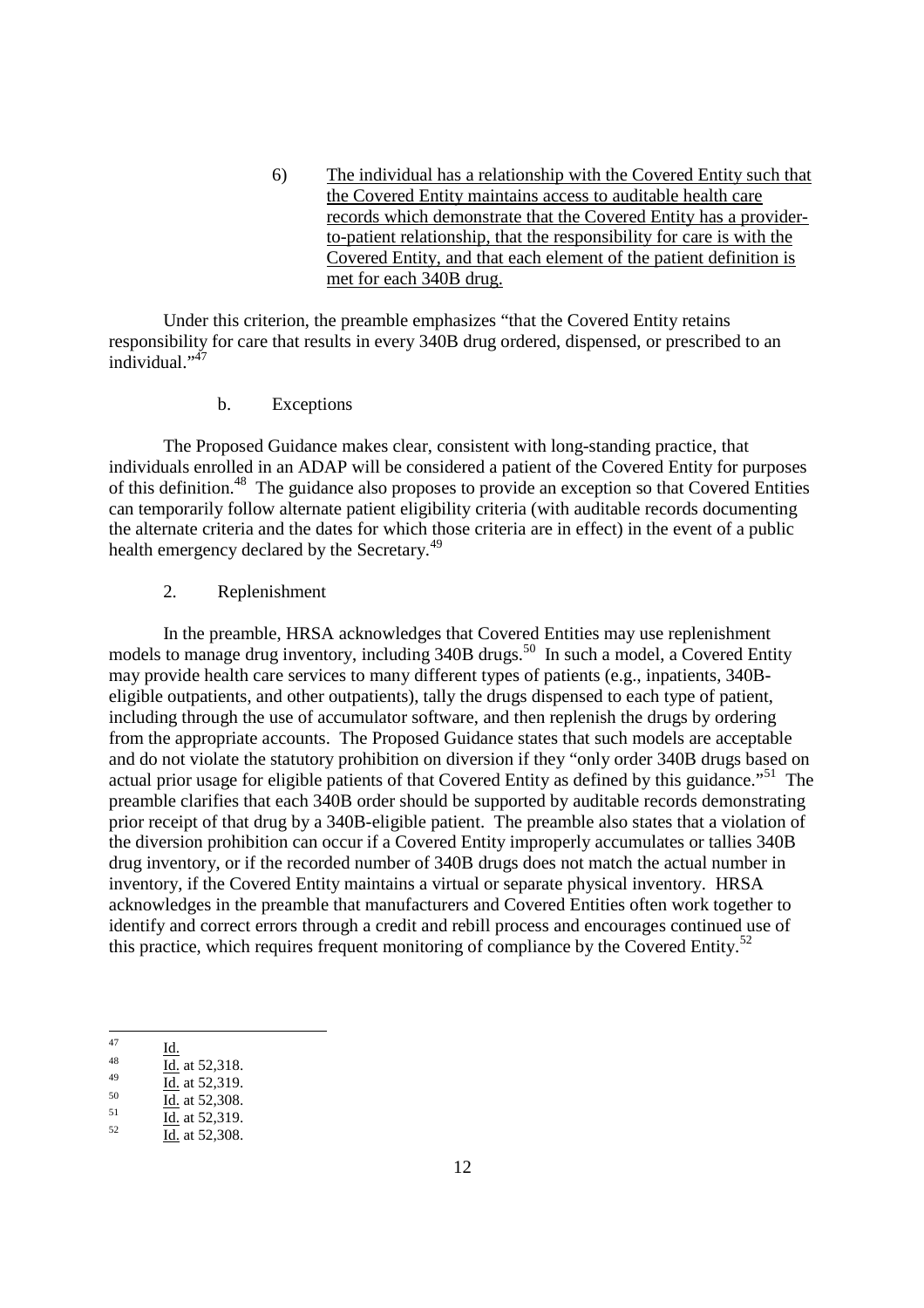The preamble also discusses a practice called "banking," in which a Covered Entity retroactively looks back over long periods of time at drug purchases not initially identified as 340B eligible and attempts to re-characterize such purchases as 340B eligible and then obtain 340B pricing for these previous transactions. HRSA first states that "Covered entities are responsible for requesting 340B pricing at the time of the original purchase," which suggests that such a practice is discouraged. However, the preamble then provides guidance to a Covered Entity for interacting with manufacturers in such cases, stating that "[i]f a covered entity wishes to re-characterize a previous purchase as 340B, covered entities should first notify manufacturers and ensure all processes are fully transparent with a clear audit trail that reflects the actual timing and facts underlying a transaction."<sup>53</sup> HRSA did not address the question of how far back a Covered Entity might be able to look to re-characterize sales.

The preamble also recommends regular review of 340B drug inventory by Covered Entities, standard business procedures to return unused or expired 340B drugs, and implementation of policies and procedures regarding inventory discrepancies to demonstrate that inventory discrepancies do not results in diversion of  $340B$  drugs.<sup>54</sup>

3. Repayment and Corrective Actions

Under the Proposed Guidance, a Covered Entity is responsible for offering repayment to a manufacturer if a 340B drug has been found to be diverted, including diversion through child sites or contract pharmacies.<sup>55</sup> The preamble (but not the Proposed Guidance itself) specifies that "Covered entities are expected to work with manufacturers regarding repayment within 90 days of identifying the violation."<sup>56</sup> HRSA acknowledges that manufacturers have the discretion to accept or decline payments based on their own business practices or request that repayments be processed through a credit/rebill process. The preamble also cautions manufacturers, when deciding whether to accept repayment from a Covered Entity, to comply with applicable laws, including the federal anti-kickback statute, and consider the potential impact of such decisions on price reporting requirements under the MDRP.<sup>57</sup> Under the Proposed Guidance, the Covered Entity should notify HRSA of any diversion and its corrective actions, including any manufacturer agreements on repayments.<sup>58</sup>

# **D. COVERED ENTITY RESPONSIBILITIES**

1. Prohibition of Duplicate Discounts

Section  $340B(a)(5)(A)(i)$  of the PHS Act prohibits duplicate discounts -- i.e., where the State obtains a Medicaid rebate (either for a fee-for-service ("FFS") patient or a Medicaid managed care organization ("MCO") patient) for a drug that was discounted under the 340B

 $\frac{55}{56}$  Id. at 52,319.

 $\frac{53}{54}$   $\frac{Id.}{11}$ 

 $rac{54}{55}$   $rac{Id.}{11}$ 

 $\frac{56}{57}$  Id. at 52,308.

 $rac{57}{58}$  Id. Id. at 52,319.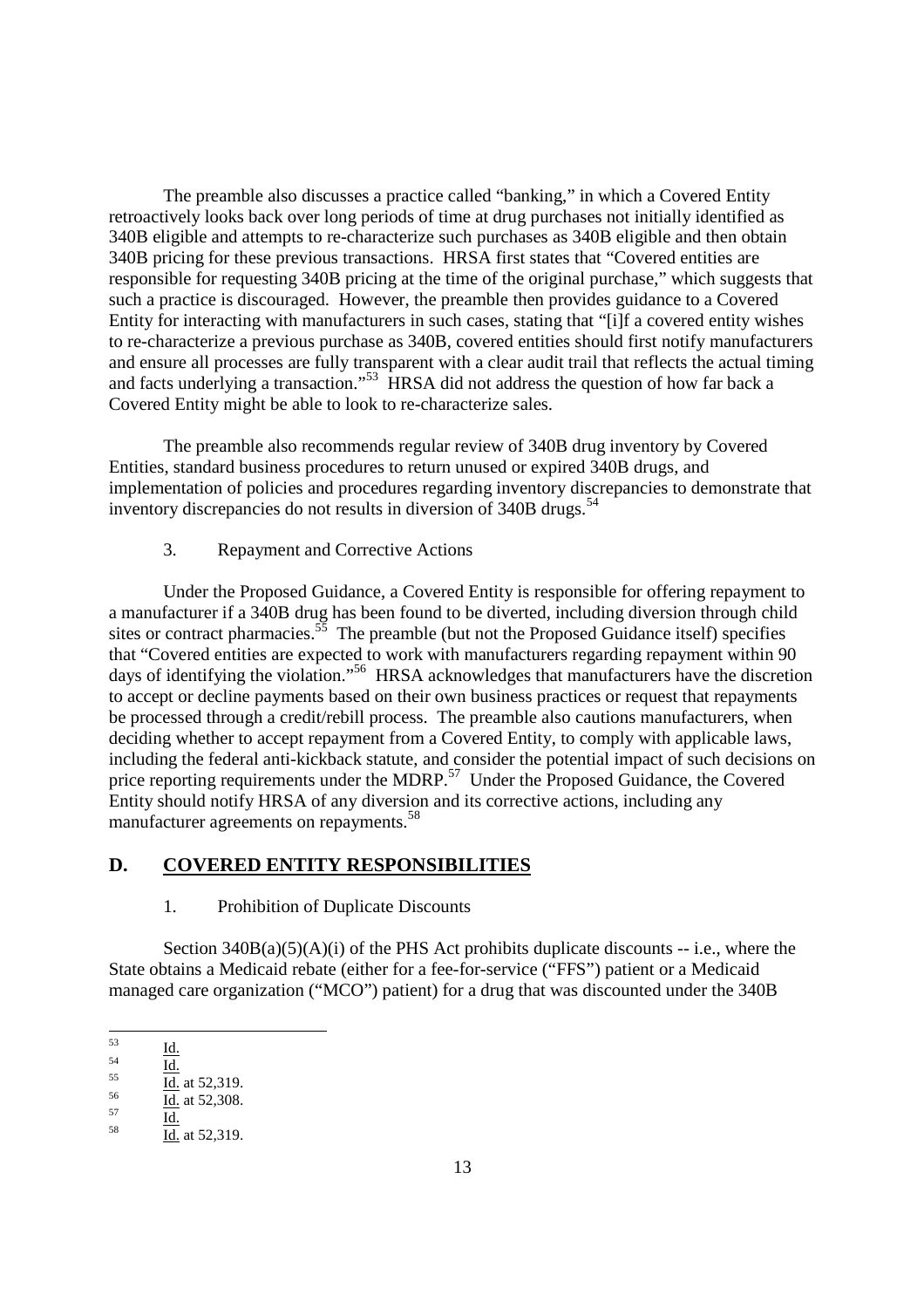Program.<sup>59</sup> Under the Proposed Guidance, Covered Entities would have a number of responsibilities to ensure that duplicate discounts do not occur.

First, consistent with current practice, a Covered Entity would have to decide if it intends to access 340B pricing for its Medicaid patients. With regard to FFS patients, the Covered Entity would provide its Medicaid provider number and/or National Provider Identifier ("NPI") to HHS for inclusion on the Medicaid Exclusion File (known as carving-in).<sup>60</sup> If a Covered Entity's provider number or NPI is not on the Medicaid Exclusion File, this means that all drugs billed under the Medicaid provider number or NPI are purchased outside of the 340B Program (carveout). With regard to MCO patients, a Covered Entity may choose whether to use 340B drugs for those patients. A Covered Entity could make differing selections by Covered Entity site and  $MCO$  as long as HRSA is informed.<sup>61</sup>

Second, a Covered Entity could make changes to its use of 340B drugs for Medicaid FFS or MCO patients; however, it would have to notify HRSA of the change before it is implemented.<sup>62</sup> Even though a change could be submitted at any time, it would only be effective on a quarterly basis.<sup>63</sup> In addition, HRSA is seeking comments regarding alternative mechanisms to supplement the Medicaid Exclusion File to allow Covered Entities more flexibility but to also ensure that such mechanisms prevent duplicate discounts.<sup>64</sup>

Third, the Proposed Guidance states that, unless otherwise noted in the public 340B database, contract pharmacies will not dispense 340B drugs for Medicaid FFS or MCO patients.<sup>65</sup> This is due to the potential increased risk for duplicate discounts when drug purchasing occurs through a contract pharmacy. If a Covered Entity wished to use a contract pharmacy to dispense 340B drugs for its Medicaid FFS or MCO patients, it would need to have a written agreement with its contract pharmacy and State Medicaid agency or MCO that describes a system to prevent duplicate discounts. This agreement will need to be provided to HRSA, and, once approved, the contract pharmacy would be identified in the 340B database as dispensing 340B drugs for Medicaid FFS and/or MCO patients.

Fourth, under the Proposed Guidance, a Covered Entity could be found in violation of the duplicate discount prohibition if the information provided to HRSA did not reflect the Covered Entity's actual billing practices.<sup>66</sup> In such a case, the Covered Entity would be required to repay rebate amounts to manufacturers if the duplicate discounts occurred as a result of the inaccurate information.

 $\frac{64}{65}$  Id.  $\frac{1}{66}$  Id. at 52,320.

 $^{59}$  42 U.S.C. § 256b(a)(5)(A)(i).

 $60$  80 Fed. Reg. at 52,320.

 $rac{61}{62}$  Id.

 $rac{62}{63}$  Id.  $\frac{1}{\text{Id.}}$  at 52,309.

 $Id.$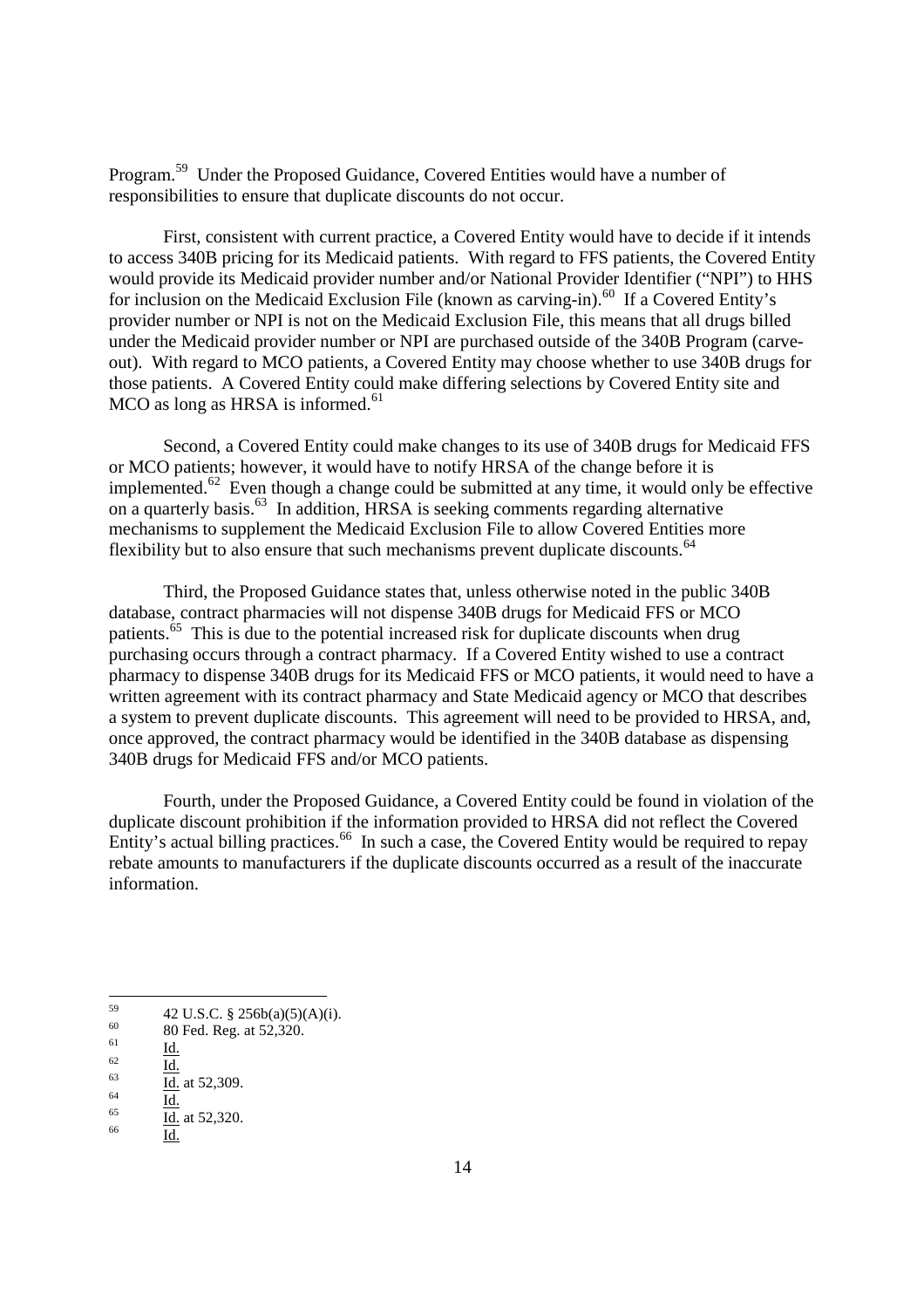#### 2. Maintenance of Auditable Records

Under section  $340B(a)(5)(C)$  of the PHS Act, a Covered Entity is required to permit HHS and a manufacturer with a PPA to audit its records that pertain to the Covered Entity's compliance with the prohibitions against diversion and duplicate discounts.<sup>67</sup> HRSA notes in the preamble that stakeholders have been requesting a standard for records retention, and HRSA has agreed that a standard would be important for Covered Entities and manufacturers preparing for audits.<sup>68</sup> HRSA is therefore proposing that a Covered Entity "must maintain auditable records demonstrating compliance with all 340B Program requirements for itself, any child site, and any contract pharmacy for 5 years from the date the 340B drug was ordered or prescribed, regardless of whether the entity continues to participate in the 340B Program."<sup>69</sup> The records must be made available to HRSA at any time and to manufacturers pursuant to an audit. If 340B participation is terminated, a Covered Entity, including child sites and contract pharmacies, must retain records for 5 years after the termination date.

The Proposed Guidance also proposes penalties for a Covered Entity's failure to maintain records. If a Covered Entity is unable to produce records pertaining to compliance with any specific Program requirement during an audit or pursuant to a request from HHS, the Covered Entity may be presumed to be out of compliance with that requirement.<sup>70</sup> Systematic failures to maintain or produce auditable records would result in a Covered Entity being removed from the 340B Program after a notice and hearing process. A Covered Entity that is deemed ineligible and removed from the 340B Program would be liable to manufacturers for repayment for periods of ineligibility. A Covered Entity that has been removed from the 340B Program could re-enroll in the Program after it has demonstrated to HRSA that it can comply with all 340B Program requirements, including record retention requirements.<sup>71</sup>

#### **E. CONTRACT PHARMACY ARRANGEMENTS**

In the Proposed Guidance, HRSA has streamlined its guidance pertaining to contract pharmacies from that provided in its 2010 guidance on this subject.<sup>72</sup> Consistent with the prior guidance, the new Proposed Guidance states that a Covered Entity can contract with one or more licensed pharmacies to dispense 340B drugs to eligible patients, regardless of the availability of an in-house pharmacy, provided the arrangement is in accordance with all other statutory 340B Program requirements and all other applicable laws, including the federal anti-kickback statute.<sup>73</sup> A child site may also contract directly with a pharmacy. However, "[g]roups or networks of

<sup>&</sup>lt;sup>67</sup> 42 U.S.C. § 256b(a)(5)(C).<br><sup>68</sup> 90 E <sup>1</sup> B<sub>1</sub> 62, 300

 $68$  80 Fed. Reg. at 52,309.

 $\frac{69}{70}$  Id. at 52,320.

 $\frac{70}{71}$  Id. at 52,319-20.

 $\frac{71}{72}$  Id. at 52,320.

<sup>72</sup> See Notice Regarding Section 602 of the Veterans Health Care Act of 1992 - Patent and Entity Eligibility, 75 Fed. Reg. 10,272 (Mar. 5, 2010).

<sup>&</sup>lt;sup>73</sup> 80 Fed. Reg. at 52,320. In the preamble, HRSA stated that it will continue its policy of referring cases of suspected violations of the anti-kickback statute to the HHS Office of Inspector General (OIG). Id. at 52,310.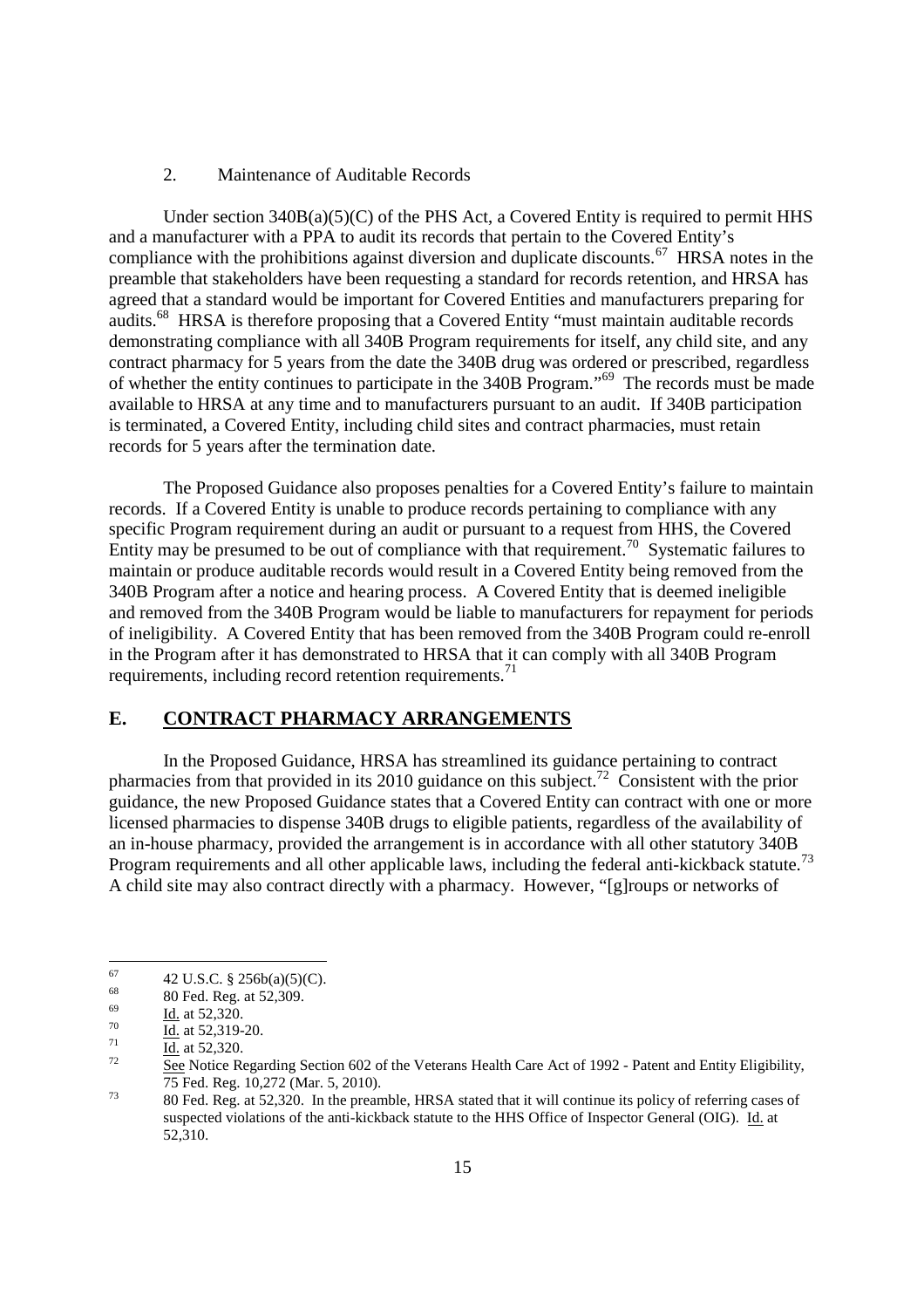covered entities may not register or contract for pharmacy services on behalf of their individual covered entity members."<sup>74</sup>

The preamble and Proposed Guidance make clear that the contract pharmacy is not a 340B Covered Entity and therefore does not receive a 340B identification number.<sup>75</sup> Rather, since the Covered Entity maintains complete responsibility for compliance with 340B requirements, only the Covered Entity can submit a contract pharmacy registration and related information to HRSA.<sup>76</sup> HRSA will only list a contract pharmacy on the 340B database if a written contract exists between the Covered Entity and contact pharmacy that includes all locations of a single pharmacy company that the Covered Entity plans to use and all child sites that plan to use the contract pharmacies.<sup>77</sup> Once the pharmacy is listed on the 340B database, the contract pharmacy may dispense 340B drugs to eligible patients of the Covered Entity. A contract pharmacy may be removed from the 340B Program if HRSA determines that it is not complying with 340B Program requirements, and the Covered Entity is responsible for offering repayment to a manufacturer if a contract pharmacy has not adhered to 340B Program requirements.<sup>78</sup>

Unlike the prior guidance, the new Proposed Guidance does not specify what terms should be in the written agreement between the Covered Entity and the contract pharmacy. The preamble merely states that the written agreement should "set forth the requirements contained in this Proposed Guidance."<sup>79</sup> The Proposed Guidance states that "a covered entity must follow all 340B statutory requirements when utilizing a contract pharmacy" and identifies three specific categories of requirements: prevention of diversion to ineligible patients, prevention of duplicate  $\frac{1}{2}$  discounts, and contract pharmacy oversight.<sup>80</sup> The last category, contract pharmacy oversight, is where the most emphasis was placed. According to the preamble, "HHS has observed that not all covered entities have sufficient mechanisms in place to ensure their contract pharmacies' compliance with all 340B Program requirements.<sup> $\dot{S}$ 1</sup> Under the proposed guidance, a "covered entity is expected to conduct quarterly review and annual independent audits of each contract pharmacy location."<sup>82</sup> According to the preamble, the quarterly reviews should entail the Covered Entity comparing its 340B prescribing records with the contract pharmacy's 340B dispensing records to make sure that diversion and/or duplicate discounts are not occurring. Consistent with the prior guidance, HRSA is reiterating its expectation that the Covered Entity conduct independent annual audits of its contract pharmacy locations "to provide covered entities

 $rac{74}{75}$  <u>Id.</u>

 $\frac{Id}{10}$  at 52,310, 52,320.

According to the preamble, "required documentation for registration would include a series of compliance requirements and a covered entity's attestation regarding its arrangement with the contract pharmacy." Id. at 52,310. The preamble also provides other limitations, such as manufacturers and wholesalers may ship 340B drugs only to the authorized shipping address listed for the Covered Entity in the 340B database, and 340B drugs may be provided to patients of the Covered Entity only after the pharmacy's start date in the 340B database and on or before a contract pharmacy location is terminated. Id.

 $\frac{77}{78}$  Id. at 52,320.

 $rac{78}{79}$  Id.

 $\frac{79}{10}$  at 52,310.

 $rac{80}{10}$  at 52,320-21.

 $\frac{81}{82}$  Id. at 52,311.

Id. at 52,321 (emphasis added). It is not clear what will happen if the "expected" quarterly reviews and annual independent audits do not occur.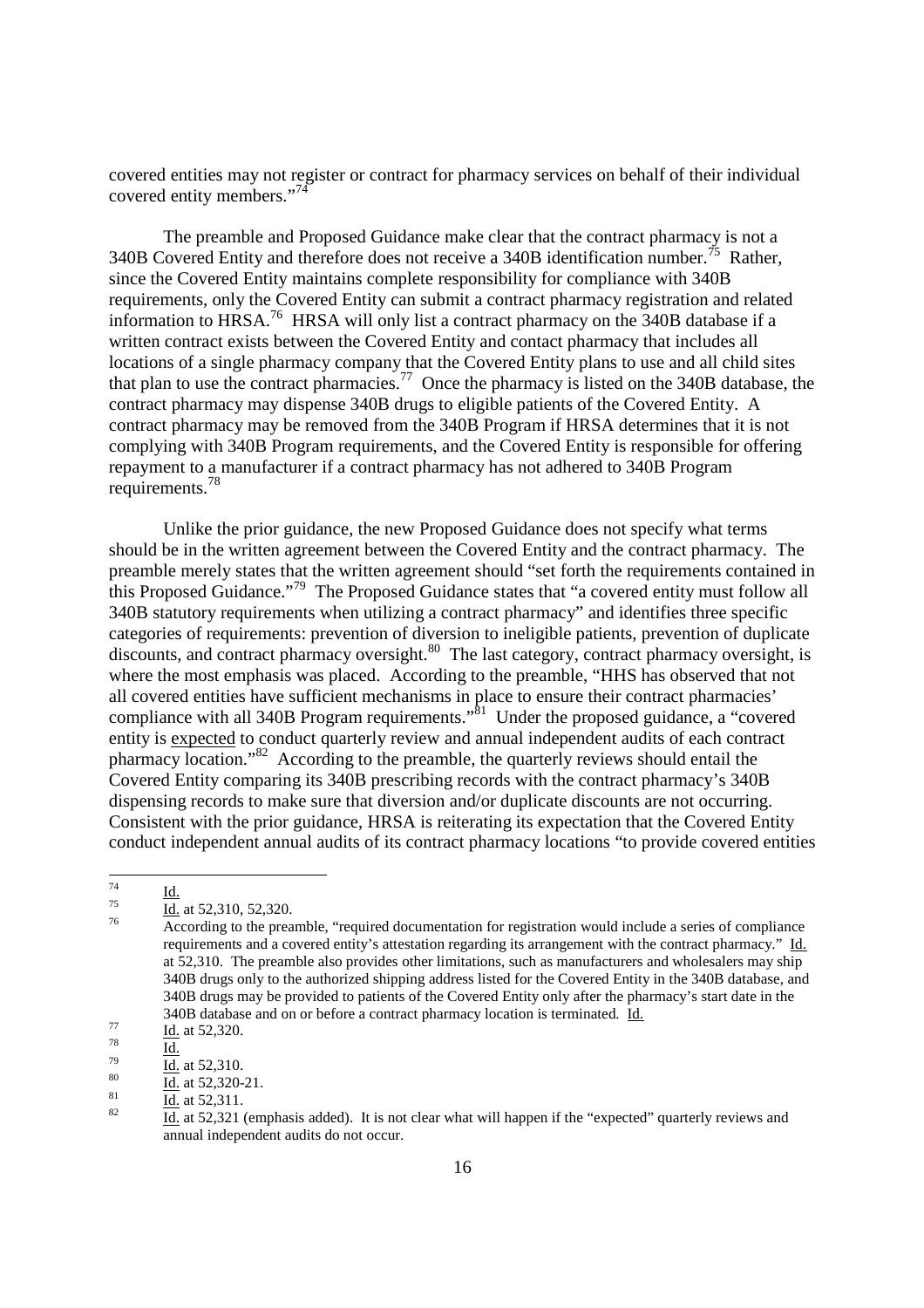a regular opportunity to review and reconcile pertinent 340B patient eligibility information at the contract pharmacy and help prevent diversion.<sup>783</sup> The records of such reviews and audits are among the records that can be audited by HRSA and manufacturers. Any violations observed through quarterly reviews and audits should be corrected and disclosed to HRSA (including corrective action), and Covered Entities are subject to applicable penalties for instances of diversion or duplicate discounts.<sup>84</sup>

## **F. REQUIREMENTS FOR MANUFACTURERS**

#### 1. Requirement to Enter Into PPA

*PPA and price limitation:* Under the Proposed Guidance, a manufacturer that has a Medicaid Rebate Agreement would be required to enter into a PPA within 30 days after enrolling in the MDRP.<sup>85</sup> Tracking the statutory mandate, the Proposed Guidance would require a manufacturer that has entered into a PPA to offer all of its covered outpatient drugs at no more than the 340B ceiling price to Covered Entities listed on 340B database. The Proposed Guidance would require a manufacturer to offer a covered outpatient drug to 340B Covered Entities if the drug is offered to any other purchaser at any price, and, consistent with long-standing HRSA policy, would prohibit a manufacturer from conditioning its offer of 340B prices on a Covered Entity's assurance of compliance with 340B Program requirements. When a new covered outpatient drug is marketed, 340B pricing would become effective on the date the drug is available for sale.<sup>86</sup> Voluntary pricing below the 340B ceiling price would continue to be permitted, as provided in the statute.<sup>87</sup>

*Other requirements for manufacturers:* In addition to the ceiling price limitation, the Proposed Guidance would require manufacturers to (1) submit timely updates when a new covered outpatient drug is added to the 340B Program; (2) maintain auditable records demonstrating compliance with 340B program requirements for no less than 5 years; (3) provide such records to HHS upon request; and (4) permit HHS to audit manufacturer compliance.<sup>88</sup> (See section H, below, for a discussion of the audit requirement.)

The Proposed Guidance would also require manufacturers to "review and update 340B database information on an annual basis."<sup>89</sup> The preamble elaborates that manufacturers should update their database information as changes occur, but they will be required to recertify the

 $rac{83}{84}$   $rac{Id.}{11}$ 

 $rac{84}{85}$  Id.

<sup>85</sup> Id. Strictly speaking, neither the Medicaid rebate statute nor the PHS Act imposes on a manufacturer an absolute requirement to enter into a PPA, whether or not the manufacturer has a Medicaid Rebate Agreement. However, a PPA is a pre-condition of federal payment for a manufacturer's covered outpatient drugs under Medicaid (and Medicare Part B). Therefore, a manufacturer with a Medicaid Rebate agreement would obtain no benefit from that agreement unless the manufacturer also entered into a 340B PPA.

 $rac{86}{87}$   $rac{Id.}{G}$ 

 $\frac{87}{88}$  See 42 U.S.C. § 256b(a)(10).

 $\frac{88}{89}$  80 Fed. Reg. at 52,321.

Id. at 52,322.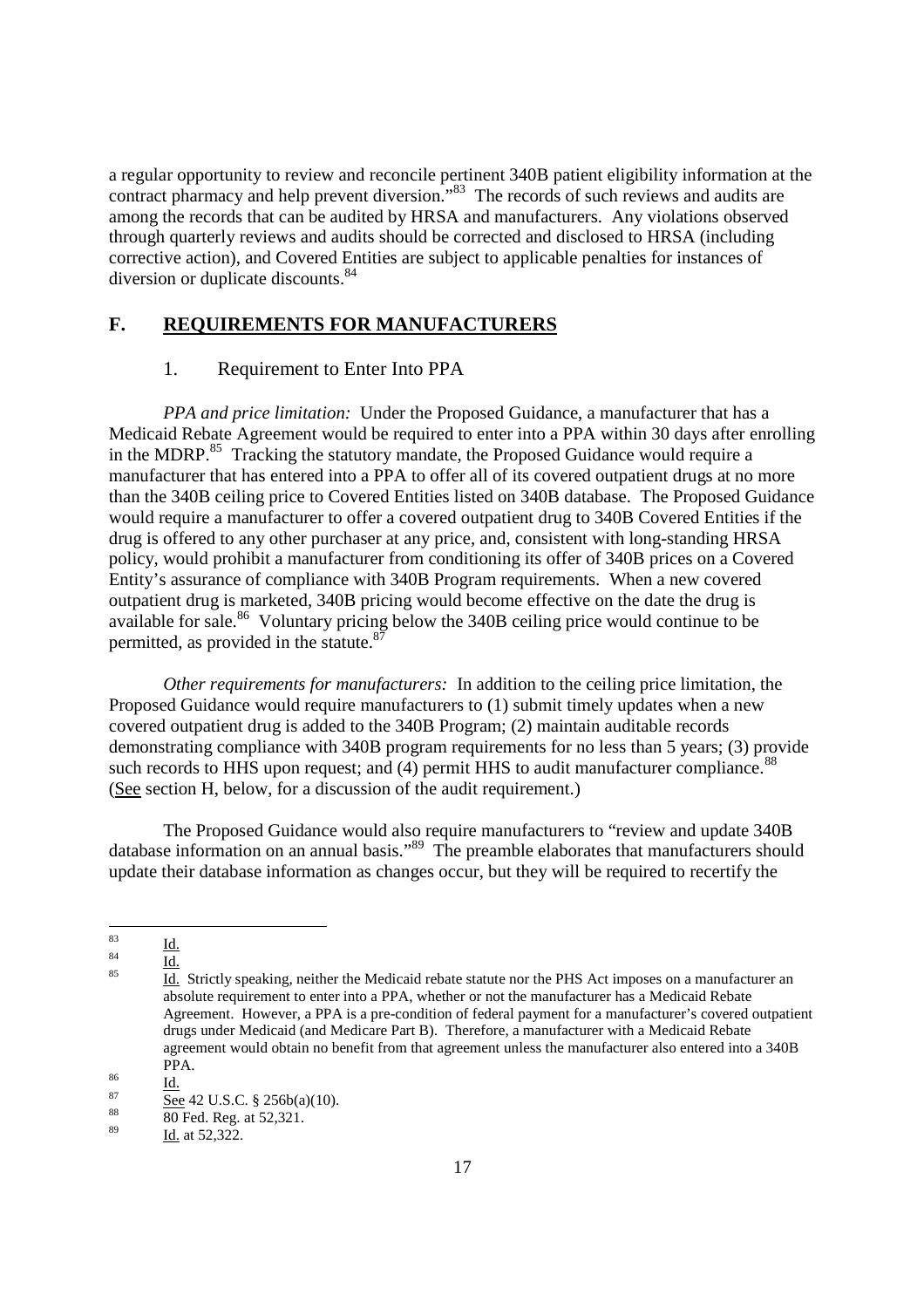accuracy of the information in the database annually.<sup>90</sup> The Proposed Guidance does not specify when this certification will occur, whether it will be done electronically or otherwise, what the text of the certification will be, or whether the certification will pertain to the pricing and other information regarding all of the manufacturer's covered outpatient drugs, or merely the information about the manufacturer itself (i.e., address, contact name, labeler code, etc.)

## 2. Limited Distribution Plans

The Proposed Guidance sets forth special provisions for limited distribution plans, which would apply where a manufacturer (1) uses a specialty pharmacy or restricted distribution network, or (2) needs to limit distribution due to potential or actual shortages. As examples of restricted distribution, the preamble refers to drugs that require special handling, or are required (for example, under a risk evaluation and mitigation strategy, or REMS) to be distributed through a restricted network of specialty pharmacies. $91$  However, the terms of the Proposed Guidance itself are not limited to situations where restricted distribution is required, but more broadly where it is "used" – whether or not required. In fact, new, expensive new drugs are increasingly being marketed exclusively through specialty pharmacies where no REMS or special handling requirements exist. 340B Covered Entities have complained that they cannot obtain 340B pricing under such arrangements because the specialty pharmacies are not 340B contract pharmacies and the Covered Entity cannot purchase the drugs elsewhere.

The Proposed Guidance would require manufacturers that use restricted distribution networks of specialty pharmacies to find a way to make the 340B price available to patients of Covered Entities. Citing the statutory requirement that manufacturers must offer a covered outpatient drug for purchase under the 340B Program if it is made available to any other purchaser at any price, HRSA would require manufacturers with limited distribution plans to provide for "restricted distribution to all purchasers, including 340B covered entities," in a nondiscriminatory manner.<sup>92</sup> Before implementing a limited distribution plan, a manufacturer would be required to submit to HRSA details of the plan; an explanation of the rationale for restricted distribution; an assurance that restrictions will be imposed equally on both 340B Covered Entities and other purchasers; and a plan for notifying Covered Entities and wholesalers about the plan. The plan would be published on the  $340B$  web site.<sup>93</sup>

3. Refunds and Credits to Covered Entities

The Proposed Guidance contains provisions to implement the statutory mandate, added by the ACA, that HRSA establish procedures for manufacturers to "issue refunds to covered entities in the event that there is an overcharge by the manufacturers."<sup>94</sup> The preamble makes clear that the refund obligation may arise either from a routine restatement of AMP or best price, or exceptional circumstances such as erroneous or intentional overcharging of Covered

 $\frac{92}{93}$  Id.

 $\frac{90}{91}$  Id. at 52,312.

 $\frac{91}{92}$  Id.

 $\frac{93}{94}$   $\frac{Id.}{12}$  $\overline{42}$  U.S.C. § 256b(d)(1)(B)(ii).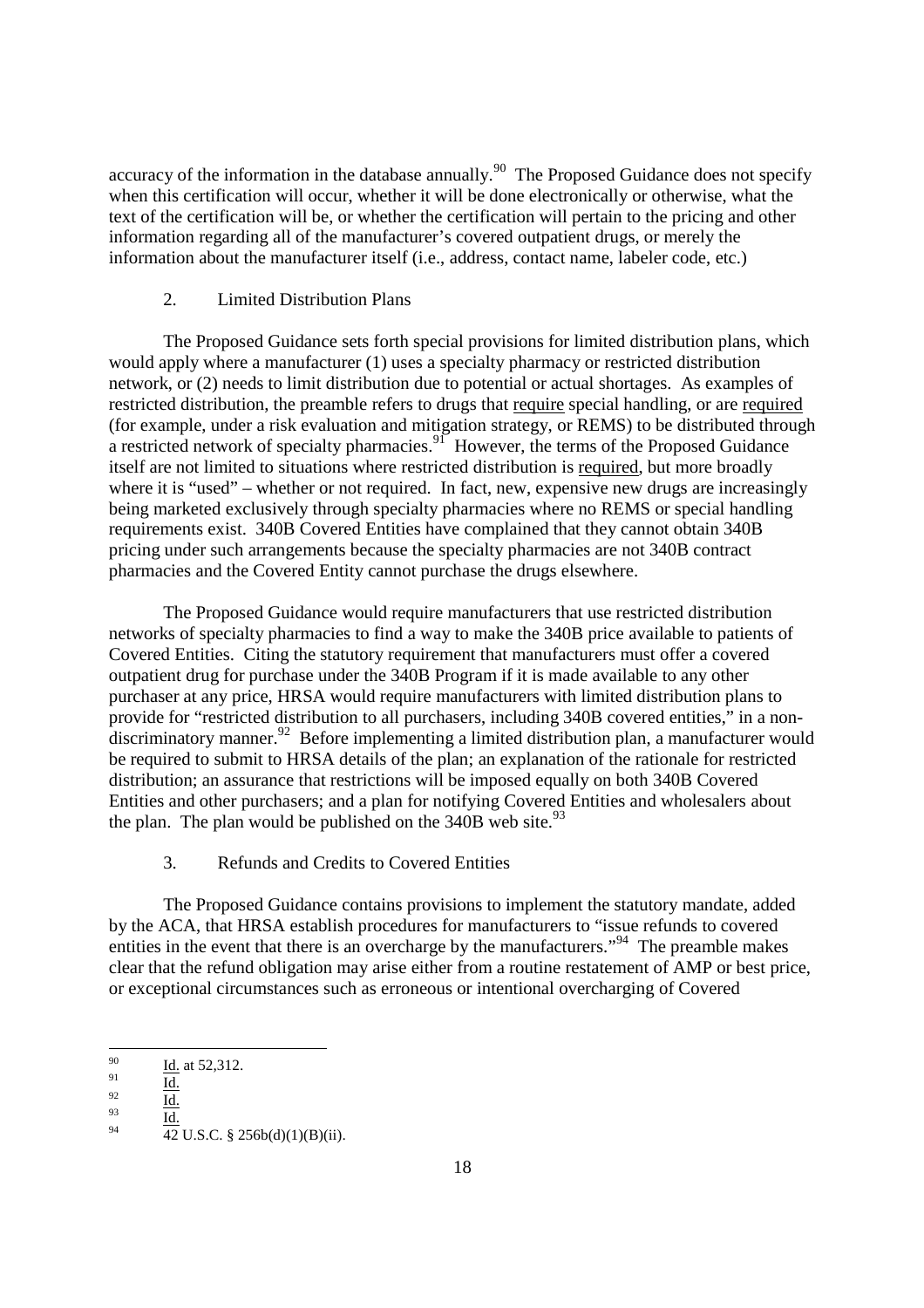Entities.<sup>95</sup> In either case, a manufacturer would have to submit to HRSA the 340B price recalculation information, and an explanation of why the overcharge occurred, how the refund will be calculated, and to whom refunds will be issued.<sup>96</sup>

HRSA proposes that a manufacturer must issue a refund or credit "within 90 days of the determination by the manufacturer or HHS that an overcharge occurred."<sup>97</sup> This timeline is patently unrealistic in many situations. In the case of a recalculation and restatement of AMP or best price for multiple quarters, the manufacturer may not complete the required recalculations of AMP and best price until many months after the manufacturer initially determines that a restatement is necessary. If a "determination that an overcharge occurred" is deemed to take place when the manufacturer first knows that an MDRP restatement is necessary, a 90-day period to make refunds to Covered Entities is clearly impracticable. It is not feasible to calculate a 340B refund until after the MDRP recalculation has been completed.

Moreover, it is often logistically impossible to calculate 340B refunds, make necessary arrangements with wholesalers, send communications to hundreds or thousands of Covered Entities, and pay refunds or credits within 90 days after determining that an overcharge occurred – particularly where numerous drugs and/or quarters are involved. Manufacturers should consider submitting comments objecting to the proposed timeline. A more workable provision might require a manufacturer to provide a refund or credit to Covered Entities: (1) in the case of an overcharge arising from an MDRP recalculation, within 120 days after the restatement for the entire recalculated period has been completed and submitted to CMS, and (2) in all other cases, within 120 days after the determination by the manufacturer of the amount of the overcharge, with a provision for extensions in both cases upon approval by HRSA.

Under the Proposed Guidance, the amount of refund would be the difference between the sale price and the correct 340B price, multiplied by the number of units.<sup>98</sup> Though not addressed in the Proposed Guidance, the issue of offsets is briefly discussed in the preamble, which states that "[a] manufacturer may only calculate the refund by NDC, and would not be allowed to calculate refunds in any other manner, including (but not limited to) aggregating purchases, *de minimis* amounts, and netting purchases."<sup>99</sup> The term "netting purchases" appears to be a reference to HRSA's long-standing policy that overcharges may not be offset by undercharges to a Covered Entity for the same drug or other drugs. This position is also reflected in HRSA's recently proposed regulation on civil monetary penalties.<sup>100</sup> Nevertheless, opposing arguments could be advanced that, at least where a manufacturer has corrected an inadvertent error in AMP or best price, a 340B Covered Entity should not be permitted to receive a windfall from the error by retaining all underpayments (i.e., discounts it was not entitled to) while receiving refunds of all overpayments. Such an approach is contrary to manufacturers' treatment of price adjustments

 $^{95}$  80 Fed. Reg. at 52,312.

 $\frac{96}{97}$  Id. at 52,321.

 $\frac{97}{98}$  Id.

 $\frac{98}{99}$  <u>Id.</u>

 $\frac{99}{100}$  Id. at 52,312.

<sup>100</sup> See Notice of Proposed Ruling; 340B Drug Pricing Program Ceiling Price and Manufacturer Civil Monetary Penalties Regulation, 80 Fed. Reg. 34,583, 34,588 (June 17, 2015) (an instance of overcharging "may not be offset by other discounts provided on any other NDC or discounts provided on the same NDC on other transactions, orders, or purchasers").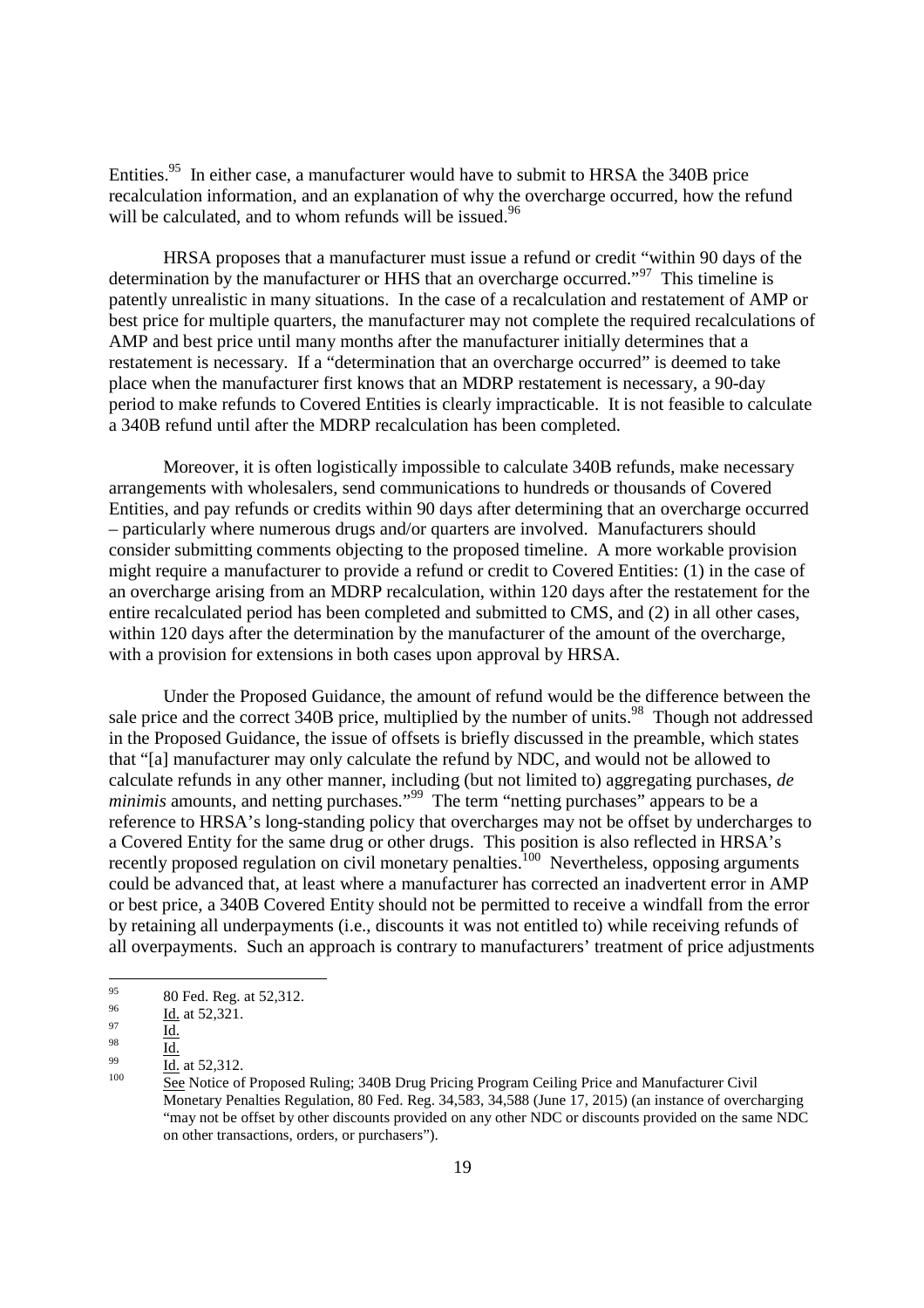for all other customers, and is also inconsistent with the treatment of recalculated rebates under the MDRP.

In addition, as any manufacturer knows who has refunded overcharges to Covered Entities pursuant to an MDRP recalculation, large numbers of refunds for miniscule amounts present an enormous burden that is not justified by the negligible benefit to Covered Entities. Manufacturers should consider advocating a *de minimis* exception on this basis.

The Proposed Guidance does provide that if a Covered Entity receiving a refund fails to take action to accept or execute the repayment (e.g., cash a check) within 90 days after receipt, the Covered Entity will waive the right to the refund.<sup>101</sup>

# **G. REBATE OPTION FOR AIDS DRUG ASSISTANCE PROGRAMS**

The Proposed Guidance would provide a degree of clarification regarding the offer of 340B prices to ADAPs through rebates. Many ADAPs are third party payors, rather than purchasers, of drugs dispensed to ADAP patients, so the 340B price cannot be obtained simply as a discount on a direct purchase. Prior HRSA guidance provides few parameters for ADAP rebate invoicing, payment, and calculation, instead advising ADAPs and manufacturers to use "standard business practices."<sup>102</sup> The new Proposed Guidance would establish more specific requirements in certain areas.

HRSA proposes that manufacturers must pay rebates to an ADAP that has registered with HRSA under the rebate option (or a hybrid option under which an ADAP purchases some, but not all, drugs directly), and where the ADAP has made a "qualified payment" for the covered outpatient drug. A qualified payment is either (1) a direct purchase of the drug for a price greater than the 340B ceiling price, or (2) a payment by the ADAP of the health insurance premiums that cover the drug purchases at issue as well as payment of a copayment, coinsurance, or deductible for the covered outpatient drug. The Proposed Guidance would provide that the amount of the rebate is equal to the unit rebate amount under the MDRP, multiplied by the number of units in the ADAP's rebate claim. An ADAP would be required to submit claims-level data to manufacturers documenting that a qualified payment was made for each rebate request. The type of documentation is not specified.<sup>103</sup>

Of course, manufacturers are not in a position to know whether an ADAP has met condition (2) above. The Proposed Guidance specifically provides that ADAPs receiving rebates are subject to audits by HHS, but does not mention audits by manufacturers. This is an unwarranted omission. As discussed in Section H, below, manufacturers do have authority to audit 340B Covered Entities' compliance with the diversion prohibition. An ADAP claim for a rebate where the ADAP's payment was not a "qualified payment" is essentially a violation of this prohibition, because the ADAP will receive the rebate on a unit of drug provided to an ineligible patient. Manufacturers should consider requesting that the Proposed Guidance be

<sup>&</sup>lt;sup>101</sup> 80 Fed. Reg. at 52,322.

Notice Regarding Section 602 of the Veterans Health Care Act of 1992 - Rebate Option, 63 Fed. Reg. 35,241 (June 29, 1998).

 $103$  80 Fed. Reg. at 52,322.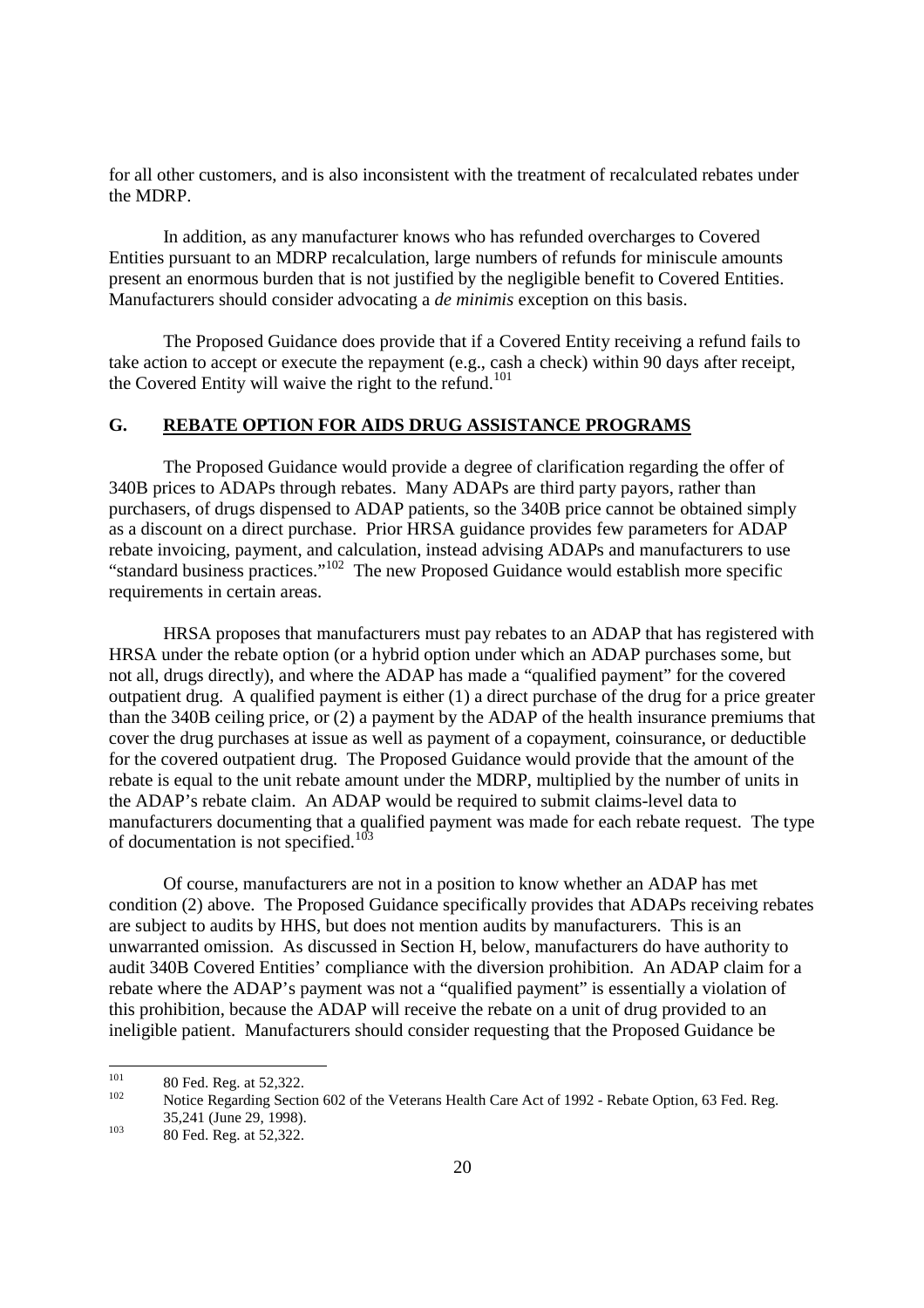revised to provide for audits of ADAPs receiving rebates, not only by HHS, but also by manufacturers.

The Proposed Guidance still does not address issues such as the deadlines for ADAPs to submit rebate claims or for manufacturers to pay them, the frequency of rebate payments, or dispute procedures. HRSA apparently intends to permit ADAPs and manufacturers to continue to rely on "standard business practices" in these areas.

## **H. AUDITS**

1. Manufacturer Audit of Covered Entity

The Proposed Guidance would authorize a manufacturer to audit a Covered Entity for compliance with only two requirements: (1) the prohibition against duplicate discounts (i.e., 340B discount and Medicaid rebate); and (2) the prohibition against diversion of 340B drugs to individuals who are not patients of the Covered Entity. Manufacturers would not be authorized to audit a Covered Entity's compliance with other 340B requirements (e.g., the GPO prohibition or conditions of eligibility), but could refer such issues to HHS for its review.<sup>104</sup> The statute does not require a manufacturer to show "reasonable cause" for an audit of a Covered Entity,<sup>105</sup> but HRSA has nevertheless added such a requirement in the Proposed Guidance, consistent with its long-standing policy. The Proposed Guidance does not define "reasonable cause," but the preamble explains that reasonable cause exists when a "reasonable person could conclude, based on reliable evidence, that a Covered Entity and/or its child sites or contract pharmacies may have violated" one or both of the two prohibitions above. Examples of reasonable cause include significant changes in quantities ordered, deviations from national averages of use, evidence of duplicate discounts, or a Covered Entity's refusal to answer questions about compliance with the duplicate discount and diversion prohibitions.<sup>106</sup>

Following are HRSA's proposed steps for a manufacturer audit of a Covered Entity:

- The manufacturer notifies the Covered Entity in writing of a suspected violation. The manufacturer and Covered Entity attempt for at least 30 days to resolve the issue.
- If the issue is not resolved, the manufacturer submits an audit work plan to HHS, along with documentation of reasonable cause for the audit and of its attempts to negotiate a resolution.
- HHS reviews the work plan and may request changes.
- The audit is conducted at the manufacturer's expense. The Covered Entity must provide access to requested records relating to the duplicate discount and diversion provisions, and must also arrange for access to its contract pharmacy's records.
- The manufacturer submits a final audit report to the Covered Entity, which has 30 days to respond to audit findings and/or describe corrective actions to be taken.
- The manufacturer submits copies of the final audit report and Covered Entity responses to HHS, which may refer findings to the OIG or other federal agencies.

 $\frac{104}{105}$  Id. at 52,322-23.

 $\frac{105}{42}$  U.S.C. § 256b(a)(5)(C).

<sup>80</sup> Fed. Reg. at 52,315.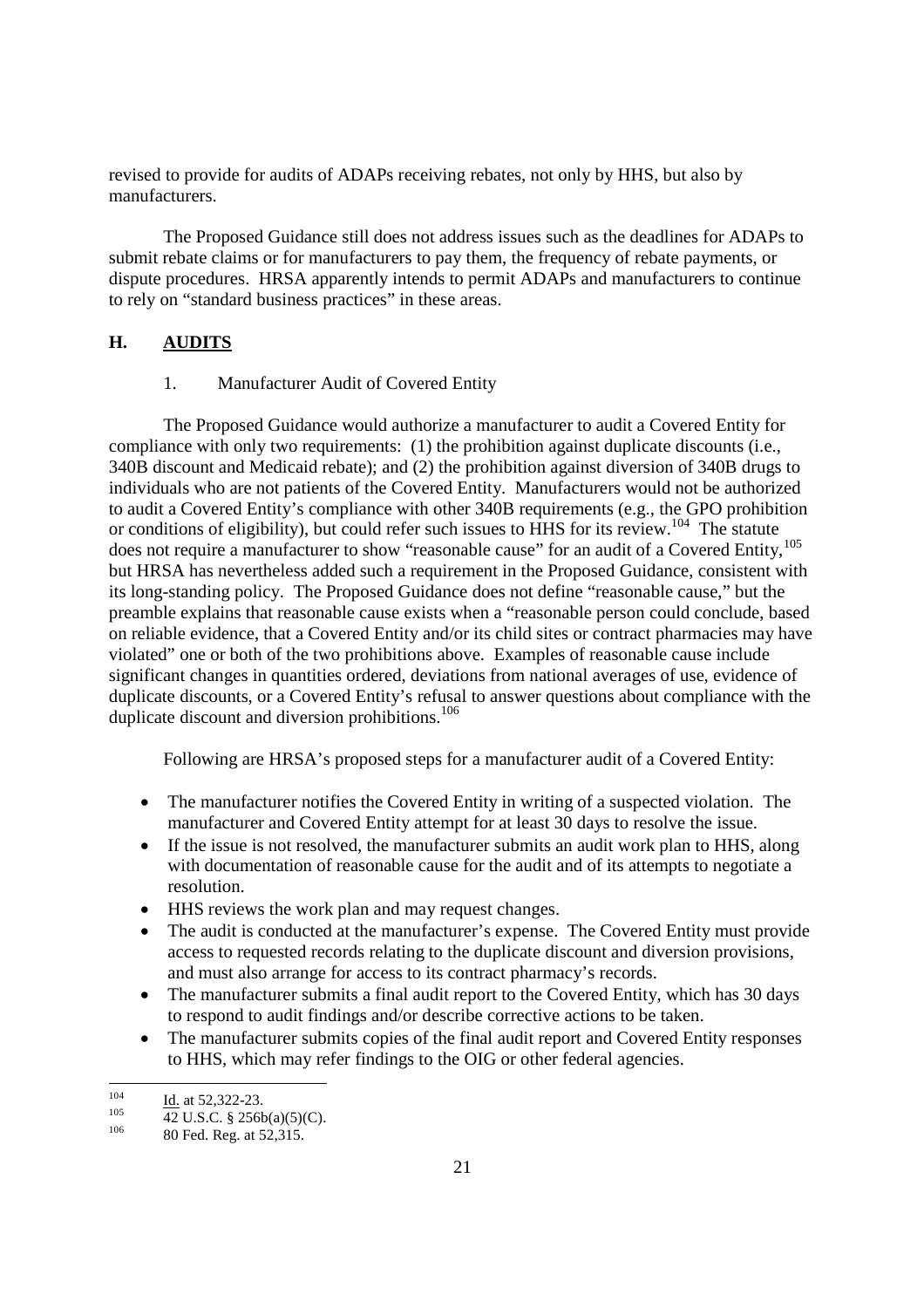A manufacturer would be required to sell covered outpatient drugs to the Covered Entity at or below the 340B ceiling price unless and until HHS determines that the Covered Entity has committed a violation.<sup>107</sup>

#### 2. HHS Audit of Manufacturer

To implement a new audit authority added to the statute by the ACA, the Proposed Guidance describes procedures for HHS to audit manufacturers (or wholesalers performing 340B Program requirements for them) for compliance with 340B Program requirements. Under the proposed procedures, HHS would notify the manufacturer of its intent to conduct an audit, which could be either an on-site review, an off-site document review, or both.<sup>108</sup> Following the audit, HHS would provide notice of its findings to the manufacturer, which would have 30 days to object in writing and provide supporting documentation. Following HHS's review of this material (which has no deadline), HHS would issue its final findings, and request a corrective action plan to address them. The manufacturer would have 30 days to submit a corrective action plan, which would include, among other things, refunds of any overcharges to Covered Entities. HHS would then determine (again, with no deadline) whether the corrective action plan is sufficient.

The Proposed Guidance provides that, "[i]f HHS determines that a manufacturer no longer meets the requirements of the 340B Program, HHS will provide the manufacturer with notice and hearing pursuant to this section."<sup>109</sup> However, neither the Proposed Guidance nor the preamble provide any further information about the hearing – for example, how a manufacturer may request one, who will adjudicate the hearing, or what hearing procedures will apply. Manufacturers should consider comments requesting HRSA to provide details on these issues.

Under the Proposed Guidance, a manufacturer would be required to provide requested documents, not only on its own behalf, but also on behalf of "any wholesaler or organization which performs 340B Program requirements or contracts for the manufacturer." A failure to provide records could result in further action by HHS or referral for investigation.<sup>110</sup> Most manufacturers sell to Covered Entities indirectly through wholesalers, and the wholesalers are instrumental in ensuring that Covered Entities are loaded onto the correct manufacturer contract to receive the correct 340B price. However, manufacturers do not have access to wholesalers' records and are not in a position to force wholesalers to provide such records to HHS. Under the statute, HHS has the direct authority to conduct auditing of wholesalers.<sup>111</sup> If HHS requires records from a wholesaler, HHS should request them directly from the wholesaler, rather than holding a manufacturer responsible for producing wholesaler records that manufacturers typically do not have and cannot obtain.

 $\frac{107}{108}$  Id.

 $\frac{108}{109}$  Id.

 $\frac{109}{110}$  Id. at 52,323.

 $\frac{110}{111}$  Id.  $\overline{42}$  U.S.C. § 256b(d)(1)(B)(v).